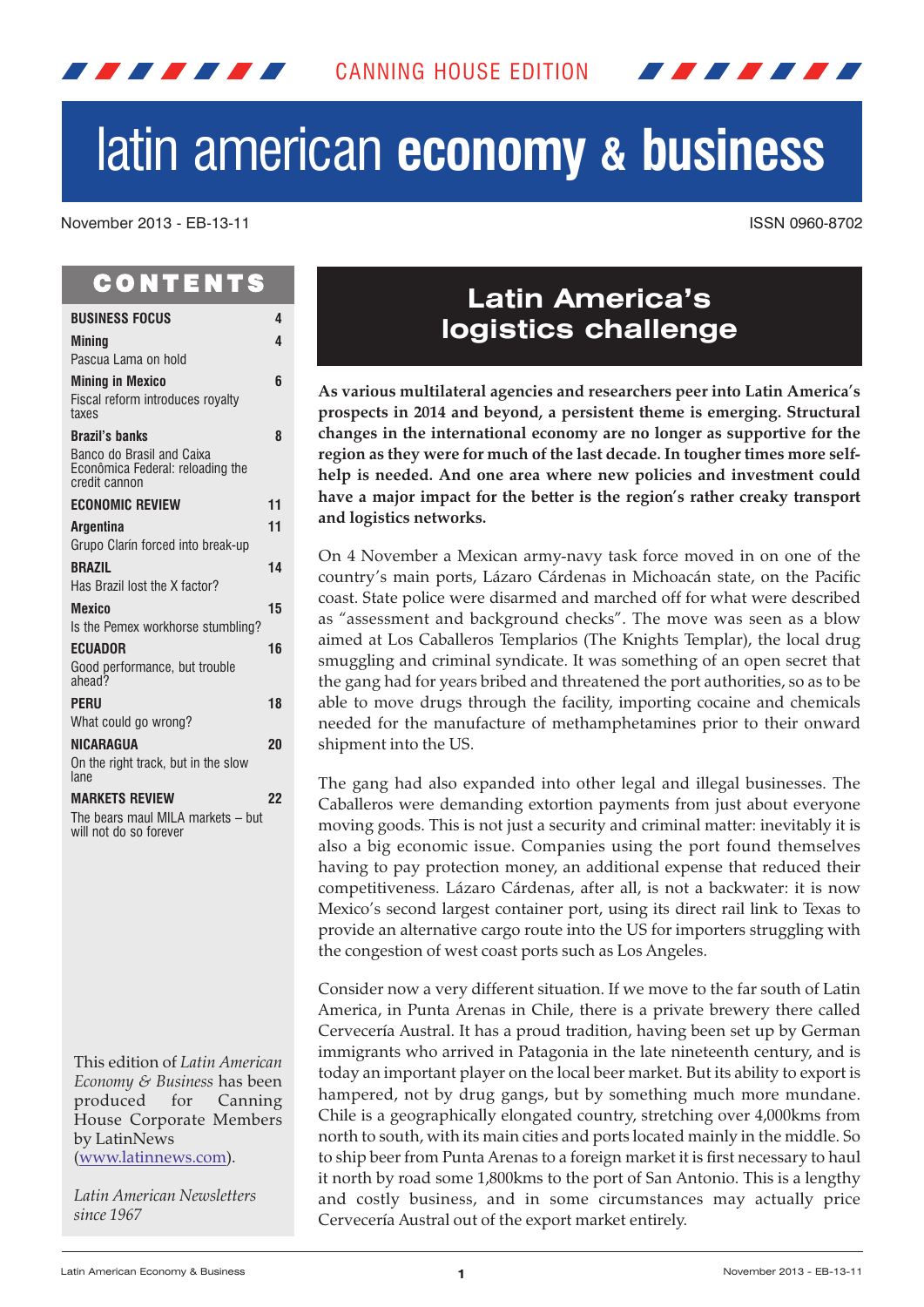The connection between the rather disparate cases of Lázaro Cárdenas and Punta Arenas is simple: the cost of logistics across different parts of Latin America is widely considered to be too high, and is being re-examined in the light of the changing role the continent is playing in the world economy. The issue has been deemed important enough to be the main focus of the *Latin American Economic Outlook 2014*, published jointly in October by the UN Economic Commission for Latin America and the Caribbean (ECLAC), the Organisation for Economic Co-operation and Development (OECD), and CAF-Development Bank of Latin America.

The context described in the report is one in which the region grew by an average of 4% per annum in the decade to 2012, supported by rising global trade and commodity prices. The years ahead are promising to be more difficult because of the weakness of the eurozone, the economic slowdown in China, and uncertainty about US monetary policy.

When foreign currency earnings soared due to the commodity boom, a number of countries substituted locally made goods with imports. While this helped meet the consumption needs of the growing middle classes, it did so, the report says, at the cost of stifling innovation and growth in local value added production.

The result is that Latin America still relies heavily on exports of raw materials rather than on more sophisticated finished goods. In 2011, commodities accounted for up to 60% of the region's exports, compared to 40% ten years earlier. With commodity prices now falling, and current account deficits rising, the danger is that Latin America could fall into the so-called 'middle income trap', where the improvement in per capita income grinds to a halt as its economies hit a range of bottlenecks.

The report proposes a series of policy measures to avoid this outcome. To meet rising middle class demands for efficient and high quality public services, it recommends tax reforms to raise fiscal revenue, and a series of steps to improve the efficiency and quality of government spending.

It also says that Latin America needs to adjust to a world economy whose centre of gravity is shifting towards Asia. While Latin America's share of global GDP has held constant at between 7% and 9% over the last 20 years, that of emerging Asia has more than doubled. To connect to the Asian boom, the region must diversify its exports and integrate into new global value chains. Doing this will require action to "address existing supply-side bottlenecks, permit an efficient flow of goods and services, adopt simplified customs procedures, and improve logistics".

One reason improving the logistics sector will be particularly effective is that it plays such a big part in existing Latin American trade. No less than 57% of the region's exports are classified as perishable or logistics-intensive, compared to only 17% in OECD countries. The freight costs of getting Latin America exports to their points of destination are nine times higher than the import tariff costs; in the US they are only twice higher. While Latin America has done a lot to reduce tariff costs and sign free trade agreements, the report stresses there is now comparatively much more benefit to be won by driving down logistics costs.

The report suggests there are both 'hard' and 'soft' logistics costs, and both need to be reduced. The hard costs relate to the network of roads, railways, ports and airports, which need to be a) modernised; b) repositioned to try and better serve neglected geographic regions that nevertheless have potential comparative advantages; and c) also be better integrated for inter-modal connectivity.

**"**While Latin America's share of global GDP has held constant at between 7% and 9% over the last 20 years, that of emerging Asia has more than doubled.**"**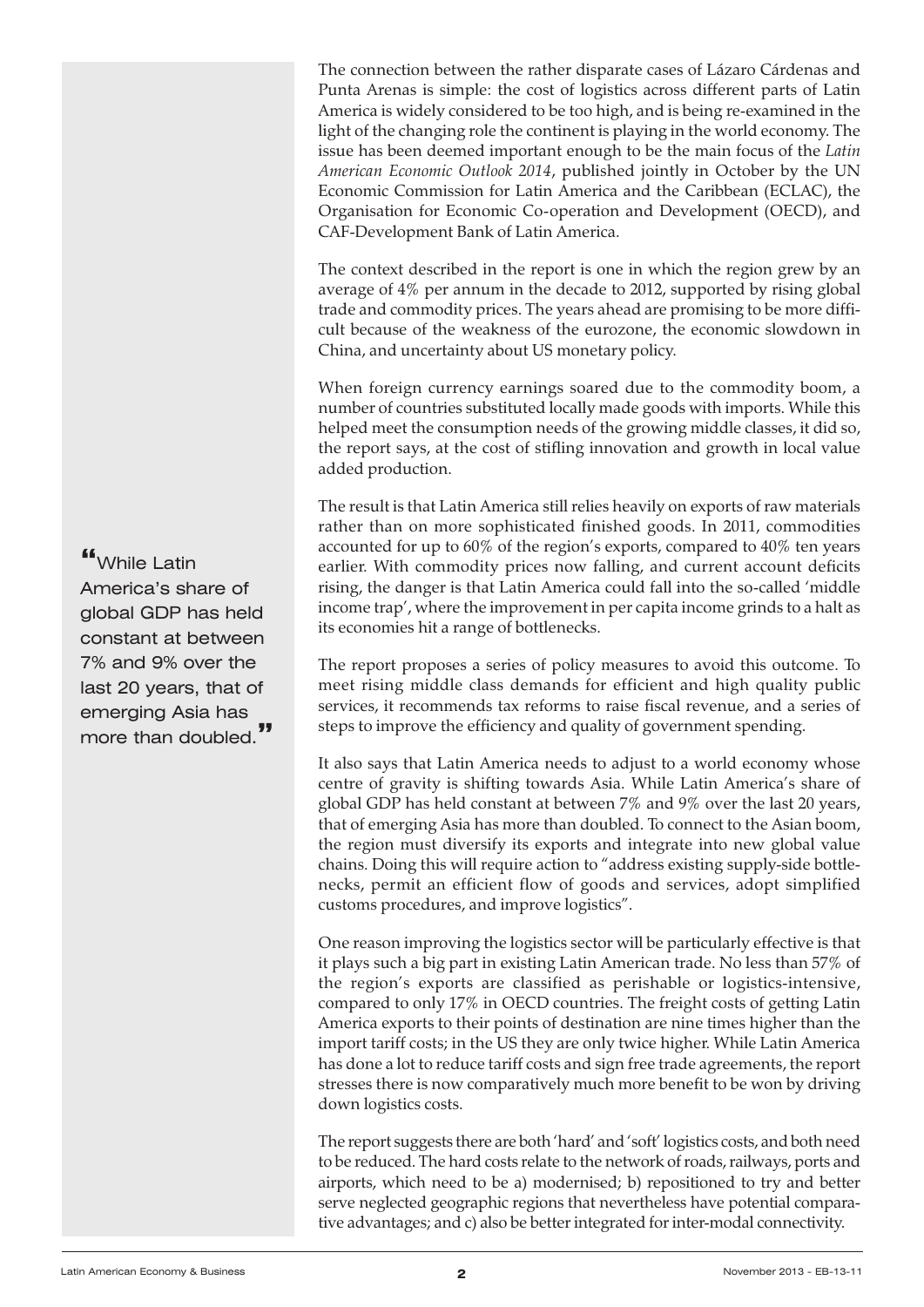Reducing hard costs, however, is a long-term business, as it requires time and resources – multi-year investment projects, in fact. Soft costs can be tackled in the short term: they include warehousing, customs and certification procedures, the use of information and communication technologies to streamline goods handling, and the promotion of competition in freight transport. Cleaning up Lázaro Cárdenas could be described as action on a 'soft cost'.

A separate report by the from the Inter-American Development Bank (IDB), ('*Too Far to Export – Domestic Transport Costs and Regional Export Disparities in Latin America and the Caribbean*'), also published in October, points out that some potentially very competitive exporters are disadvantaged by poor freight transport systems. Apart from the plight of beer producers in Punta Arenas, it highlights wood product exporters from Pucallpa in the Peruvian Selva (located 466 miles of unpaved roads away from the port of Callao), metal products producers in Villavicencio, Meta department, in Colombia (685 miles to the port of Cartagena) and soya producers in Mato Grosso, Brazil (1,400 miles to the congested port of Santos).

This report notes that "high domestic transport costs can push exports to concentrate in just a few areas of the country with facilitated access to customs, while squeezing gains or simply locking out of trade large swaths of the country." Significantly, this report also confirms that a reduction in logistics costs can have a more-than-proportionate positive impact on exports. It suggests that a 1% reduction in logistics-related *ad valorem* costs in Colombia could increase exports by as much as 7.9% in the agriculture sector, 7.8% in manufacturing and 5.9% in mining. The IDB estimated that, were new roads to be built in Peru's Selva and Sierra departments, the domestic shipping costs of local businesses would drop 15%-40%, while their exports would increase 10%-23%.

#### **Brazil's latest airport concessions raise US\$9.0bn**

The operating concession for Rio de Janeiro's Galeão airport was heavily contested on 22 November, with the final winning bid nearly four times higher than the minimum required R\$4.83bn (US\$2.11bn) and 31% above the second highest bid. A consortium led by Brazil's Odebrecht and Singapore's Changi Airport Group put down a 'knock-out' bid of R\$19bn (US\$8.3bn) to get the rights to operate Brazil's second busiest airport for 25 years.

There was a similar frenzy for the 30-year operating concession for Belo Horizonte's Confins airport, where a group led by the Brazilian infrastructure operator CCR won with a bid of R\$1.82bn. The consortium, which includes the operators of Zurich and Munich airports (Flughafen Zuerich AG and Flughafen München), lifted its offer by 30% to beat out a rival group including the Brazilian construction firm Queiroz Galvão and Spain's Ferrovial. In February 2012, the concessions for the São Paulo and Brasília terminals went for R\$24.5bn (US\$11bn), more than four times the minimum bids.

Speaking at an investment conference on 22 October, the minister for civil aviation, Wellington Moreira Franco, criticised the arrangement that requires Infraero, the staterun airport operator, to control a least a 49% stake in the country's privatised airports. "This model […] is a sacrifice for the country. As it [Infraero] doesn't have its own capital, it's the treasury which provides the financial support to allow its participation. This needs to change", the minister, from the Partido do Movimento Democrático Brasileiro (PMDB), said. This represents a marked change in position from a little earlier this year, when he insisted "it was not time to reconsider" Infraero's level of investment. The next day he was slapped down by the cabinet secretary, Gleisi Hoffmann. "I did not hear the minister's comments", she said. "I don't know in what context he was speaking, but the current model […] we do not intend to reverse. The purpose of Infraero's participation in the concession process is exactly so it can work alongside the big operators and improve its capacity to manage and to expand its expertise".

**"**The freight costs of getting Latin America exports to their points of destination are nine times higher than the import tariff costs; in the US they are only twice higher. While Latin America has done a lot to reduce tariff costs and sign free trade agreements, the report stresses there is now comparatively much more benefit to be won by driving down logistics costs.**"**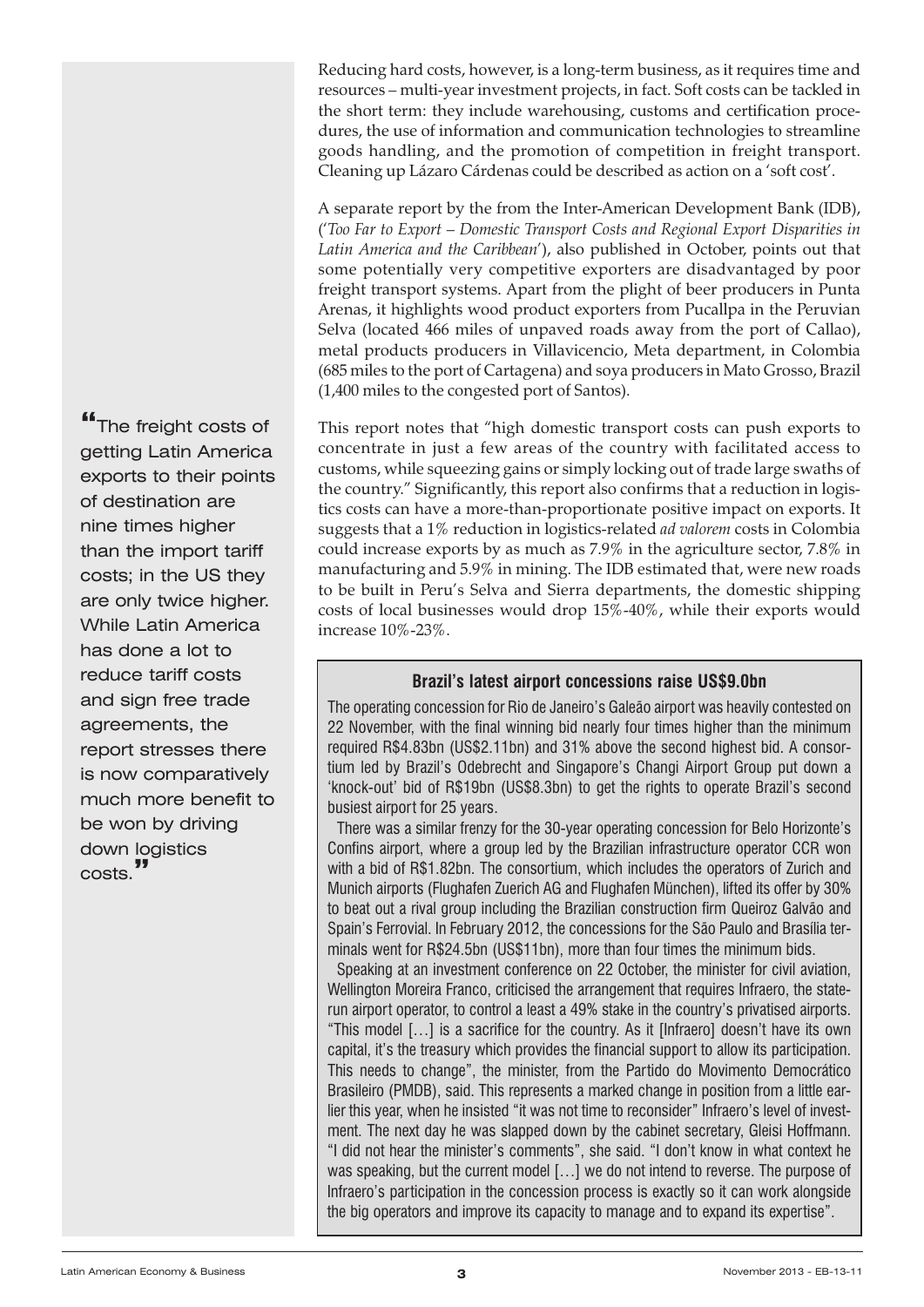# **BUSINESS FOCUS**

#### **MINING**

#### **Pascua Lama on hold**

<span id="page-3-0"></span>**Capital-intensive mining projects involve putting in a lot of money upfront (often quite literally sinking it into the ground), and hopefully starting to reap significant profits some years down the line when production and sales begin. Between those two points - starting a project and making money out of it - there is inevitably a period ofrisk, nervousness and uncertainty. In some of the more difficult cases when things are not going well, investors must decide whether to go on spending - or to cut their losses. This is exactly the decision confronting the Canadian mining giant Barrick Gold Corp, which announced at the end of Octoberthat after spending over US\$5bn on developing the Pascua Lama gold mine, straddling the Chilean-Argentine border, it has put the entire development on hold.**

Pascua Lama was facing a series of complex problems. Although requiring massive investment (around US\$8.5bn at the last estimate), once it comes on stream it is expected to produce 850,000 ounces of gold annually during its first five years, at comparatively low operating costs. But Barrick's ability to get to that profitable point is being threatened by a cocktail of problems including political and environmental opposition, the recent fall in world gold prices (down by almost 20% over the last year), and significant cost overruns linked to the remote location of the mine, strike action and legal delays over permits. Barrick itself is struggling to reduce a heavy debt load (US\$14.6bn) and has announced a new share offer to try and do so.

Taken together, these factors seem to have persuaded the company to call a pause. On 31 October, it said it was halting development work on the mine. Executives were keen to stress that this was not the end of the line. Barrick would start up Pascua Lama again "when conditions warrant", and would explore new strategic partnerships or royalty deals in due course to get the project moving again. Chief Executive Jamie Sokalsky stated: "the project has been, and continues to be, a top priority for the company, and also our biggest challenge".

One of the big problems has been growing environmental concern about the project on the Chilean side of the border. A local Chilean indigenous group, the Diaguita, had initiated legal action against Barrick, claiming that the mine would contaminate groundwater in the Huasco Valley and damage glaciers in the dry Atacama region. Although Barrick denied it, the group claimed that arsenic, aluminium and copper residues were polluting the Estrecho River. In response, a Chilean court ordered a halt to construction work earlier this year, saying that Barrick had committed serious environmental violations. The Chilean Supreme Court upheld that ruling in September (*see box*). Barrick therefore needs to carry out remedial and other work to try and get the approvals necessary to resume: it says it has agreed in principle to build a new water treatment plant and to monitor the glaciers.

There are other legal entanglements to resolve, however. A separate case against Barrick involves a constitutional injunction filed with the Antofagasta Court of Appeals in Chile. There is also a criminal lawsuit over the alleged falsification of documentation.

In addition to the environmental issues, labour relations have also been difficult. In late October some 300 unionised workers on the Chilean side of the project voted in favour of strike action. A stoppage was due to begin in the second week of November, but in the light of Barrick's wider announcement that it was shelving all development work, the strike was called off. The Chilean workers still managed to settle a new deal with the company including a 5% wage increase, improved benefits, a once-off bonus and

On 11 October a Chilean appeals court admitted a fresh appeal seeking a freeze on the Pascua-Lama mine on the grounds that Barrick's subsidiary Compañía Minera Nevada had engaged in "illegal and arbitrary acts," in relation to the "installation, execution and realization of works and activities ... that were not authorized by the environmental regulator (SMA)."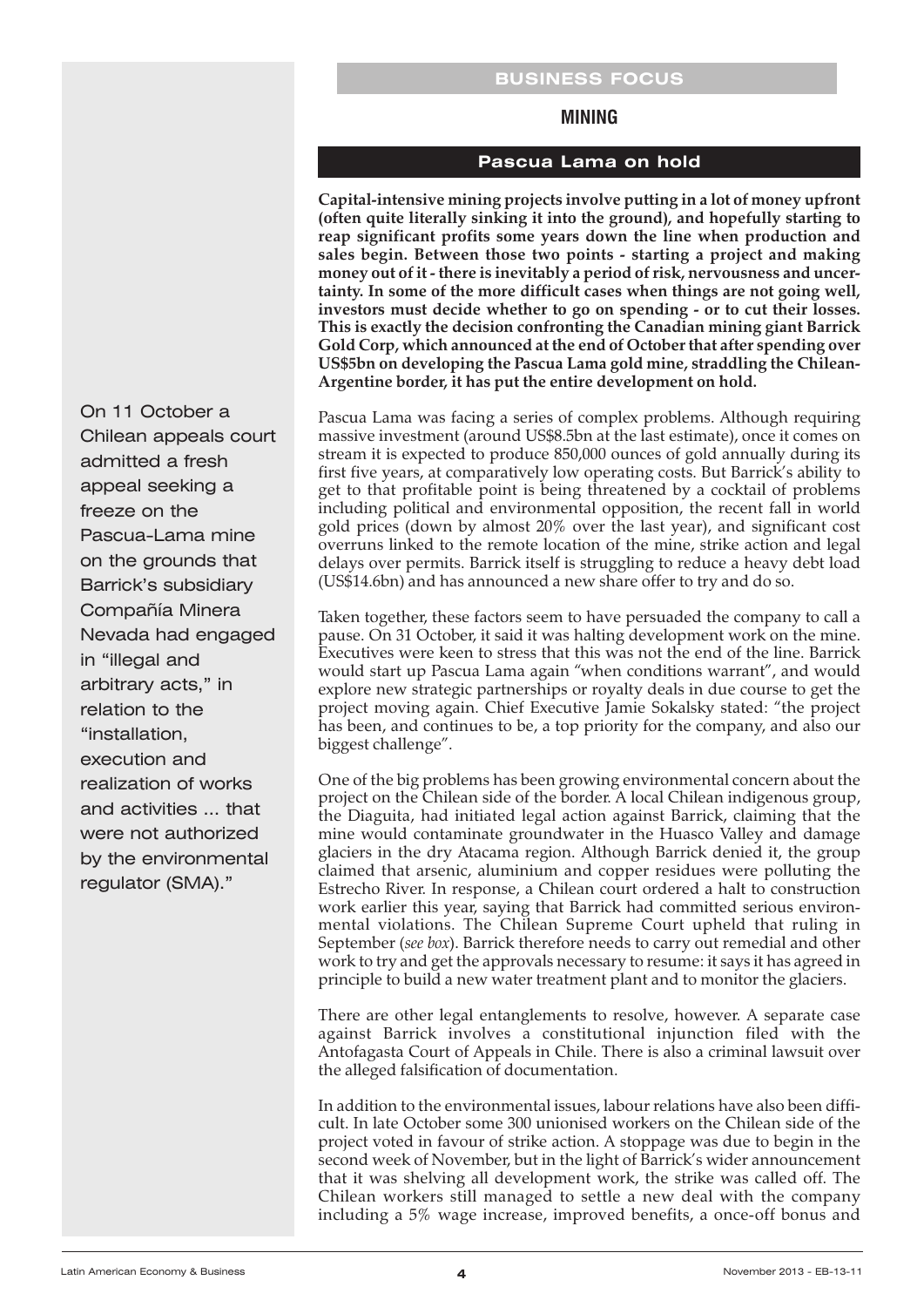On 8 October Mining Minister Hernán de Solminihac and Andrés MacLean, the executive vice president of Chile's state copper commission (Cochilco), said that Chile, the world's largest copper producer, was expected to produce around 5.7m tonnes (t) of copper this year, a record high and up 4.9% on 2012. In July, Cochilco had forecast output of 5.5mt for the year. De Solminihac attributed the increase to improved production forecasts at key mines including Escondida, the world's largest mine, controlled by BHP Billiton. Cochilco also marginally raised its view for 2013 average copper prices to US\$3.32 per pound, up from US\$3.27 in June.

improved severance pay. Union president Alexis Spencer said the improved severance pay element was crucial because, "we don't know what the future holds… we've been informed by a reliable source that job cuts are coming. But they haven't told us how many people will be affected, because they don't know the details yet."

The union also expected to hold talks with workers on the Argentine side of the project to coordinate their positions in future. Although shelving the project is almost certain to mean a reduction in staffing levels, Barrick has said it will continue to carry out maintenance and environmental work, to keep open the option of re-starting the project at minimum extra cost at some point in the future.

The political impact of the suspension of the project is somewhat different on either side of the frontier. Paradoxically, the decision seems less of a blow to traditionally market- and investment-friendly Chile, and more damaging to Argentina, which has frequently taken a nationalist stance and railed against multinational corporations. A key factor on the Chilean side of the frontier is the growing importance given to environmental concerns across the political spectrum. Mining Minister Hernán de Soliminihac told a local radio station that "the difficulties they've had aren't due to our norms, but rather to the breach of the conditions outlined in their environmental permit. We regret the decision."

Chile's President Sebastián Piñera, a businessman on the right of the political spectrum, stressed that the project "could become one of the largest gold mines in the world. Furthermore it could generate a lot of employment opportunities in the Atacama region. But, as they are aware, Barrick has not seriously and responsibly complied with all that has been established under the environmental standards resolution". The former Socialist president Michelle Bachelet (2006-2010) – who is expected to succeed Piñera (in March 2014) after winning the first round of the presidential elections on 17 November – has also insisted on the importance of meeting environmental standards. The project originally was approved in 2006 by the also-socialist government led by Ricardo Lagos (2000-2006). With a healthy economy and significant investment inflows on other projects, the Chileans can perhaps afford to see one of them get held up.

The situation in Argentina is different. The Peronist party government led by President Cristina Fernández, having disagreed with and expropriated some international companies, now paradoxically finds itself more dependent one or two big investment deals. Falling foreign currency reserves have raised the pressure on the government. "Even if the cancellation isn't specifically related to Argentina's economic policies, it's still bad news for the economy and the government" said Ignacio Labaqui, an analyst at Medley Global Advisors.

Barrick's Pascua Lama, along with Exxon's Vaca Muerta shale oil and gas project, was among the few remaining big foreign investment deals expected to bring much-needed dollars into Argentina's coffers. Earlier this year, Brazil's Vale suspended an US6.0bn potash project because of concerns over rising costs and Argentine inflation. Foreign investment in Argentina was around 2.6% of GDP in 2012, compared to around 11.3% in Chile.

#### **Chile's supreme court ruling**

On 25 September Chile's supreme justice court upheld a July decision by a local appeals court suspending the Pascua-Lama operations in Chile until the necessary infrastructure to protect the environment is in place. In a statement issued the following day Barrick declared itself "pleased" with the ruling, which rejected an appeal presented by local indigenous communities for Barrick's license to be revoked altogether on environmental grounds. The court found that the measures ordered by the Copiapó appeals court were sufficient to protect constitutional guarantees. In April, the appeals court had ordered Barrick to suspend operations in Chile on environmental concerns, in response to a request filed in October 2012 by representatives of the Diaguita community, which claimed that the project threatened local water supplies and endangered three glaciers, Toro 1, Toro 2 and Esperanza.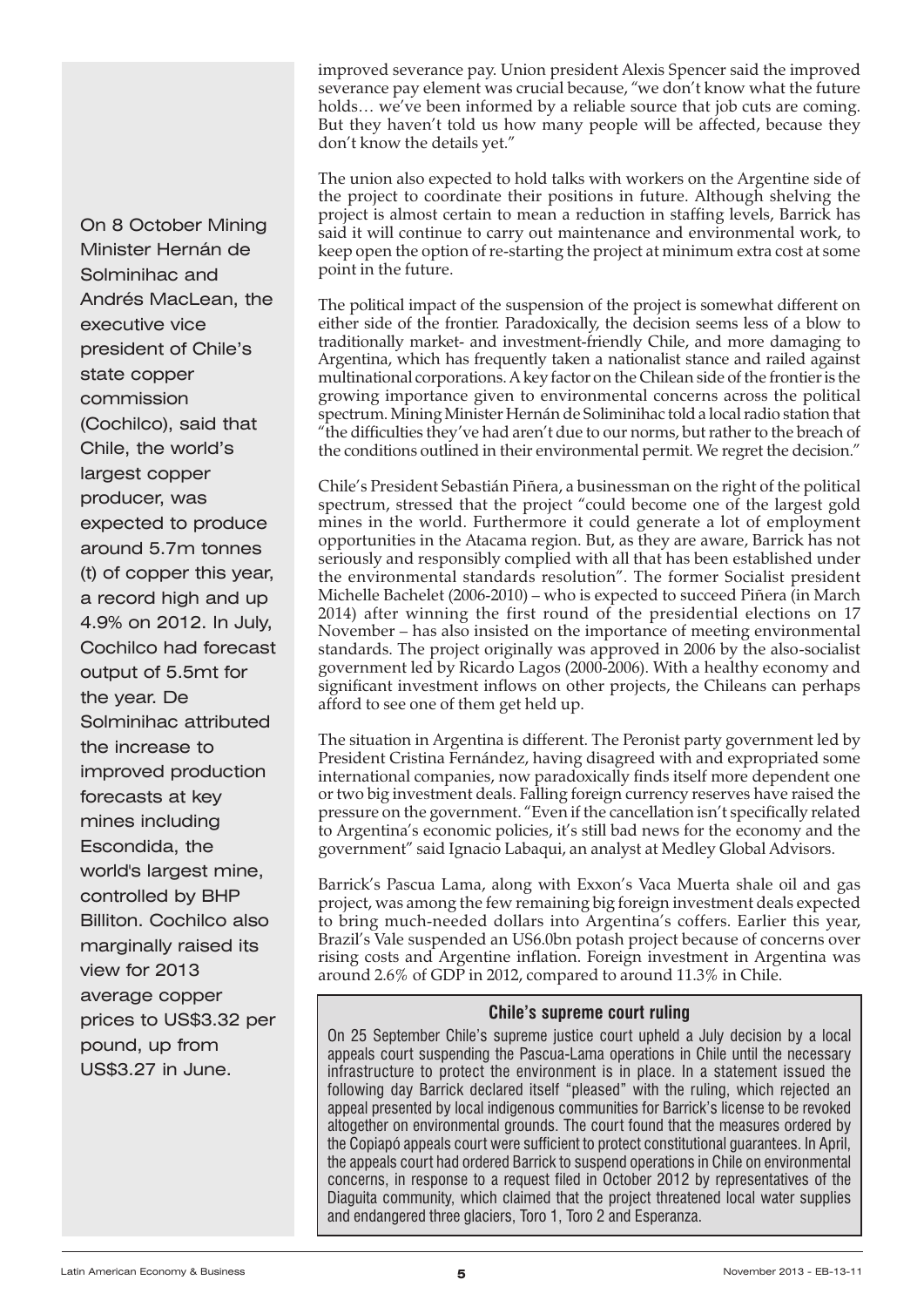# **MINING IN MEXICO**

#### **Fiscal reform introduces royalty taxes**

<span id="page-5-0"></span>**Mexico's fiscal reform bill, approved by both houses of congress at the end of October and now awaiting the signature of President Enrique Peña Nieto, has not gone down well with the country's mining industry. The general aim of the bill was to boost non-oil tax revenues to strengthen the government's fiscal position. Most economists agreed that with some of the lowest general taxation rates in the Organisation for Economic Cooperation and Development (OECD), Mexico definitely needs to strengthen government finances. But Mexico's mining industry, the biggest in Latin America, says it has been unfairly singled out and is being asked to make a disproportionate contribution.**

The main new provision in the bill, which is expected to come into force at the beginning of 2014, is for a mining royalty of 7.5%, charged as a percentage of profits. Gold and silver miners will have to pay an additional 0.5%, taking their total royalty up to 8.0%. Companies will also face other unfavourable changes, such as the loss of the tax-deductible status of exploration expenses, together with a new green fuel tax and a tax on dividends applied across the Mexican corporate sector.

The Mexican mining industry has until now been one of the few that has been free of royalties and some argue that this, along with very attractive copper, gold, silver, zinc and iron deposits, is precisely what has attracted investors. Mining accounts for around 4% of Mexican GDP. Investment in 2005-2012 was around US\$28bn, putting the country at the top of the Latin American ranking for mining investment inflows. Mexico is the world's largest silver producer.

The mining sector responded to the new taxes with a loud 'ouch!', but there were interesting nuances in what different companies had to say. Camimex, the Mexican Chamber of Mining, issued a statement saying that the changes would make Mexico one of the most expensive countries in the world for mining operations. It said its members had been planning to invest US\$30bn in 2013-18, a figure which as a result of the new bill would be reduced by 60% to US\$12bn; it also claimed that up to 60,000 new jobs would not now materialise in the sector.

Grupo México, the world's third largest copper producer, said it would maintain its current US\$5bn Mexico investment programme for 2013 and 2014, but would reconsider after that. "We will be obliged to redirect our future investment programme of US\$3.5bn for the coming years, which is primarily allocated to Mexico, and analyse opportunities in countries where investment conditions are more favourable, such as the US, Canada, Peru or Chile," the company said in a statement.

The US-based Hecla Mining said it would re-evaluate its San Sebastián silvergold mine in Durango state following news of the tax changes. It had been thinking of building a series of small pits to start revenue flows before incurring big capital expenditure on a ramping system. Although this might be the best way to improve net asset value, the company's chief executive officer (CEO) Phil Baker stressed that "we are going to have to weight that against the new taxes."

Brad Cooke, chief executive of Canada's Endeavour Silver, said that as a result of the new royalty taxes, investors might question whether Mexico is "still an attractive jurisdiction for new operations". He described the change as taking Mexico "from one of the most attractive jurisdictions worldwide to one of the worst". He calculated that his company would need to find over US\$6m a

**"**He described the change as taking Mexico "from one of the most attractive iurisdictions worldwide to one of the worst.**"**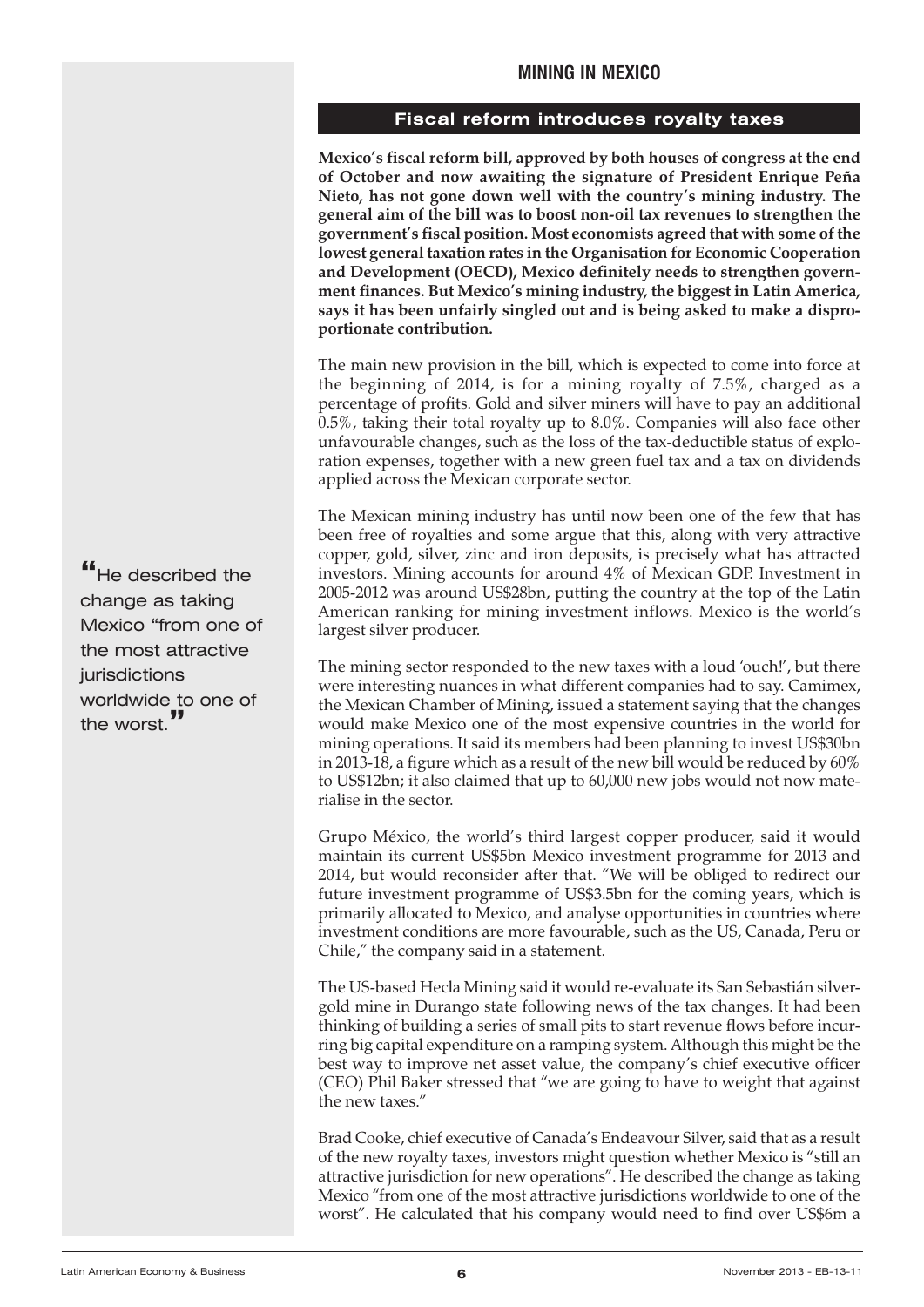year in additional tax payments. Yet he also seemed quite resigned to the hit. "The government wants the money, it has got the right to it, and we are going to pay it. I guess the way to adjust for that is to tighten up our costs" he said, adding that "if we saw a US\$1.00 per ounce [upwards] movement in the silver price, it would be enough to offset the additional taxes."

Jason Reid, CEO of the US mining company Gold Resource Corp., said the royalty would "hurt' his company's Mexico operations but he also noted that a provision that 50% of the revenue generated from the royalty be paid to local municipalities or states might have positive effects. People living close to potential new mines might "want a piece" of the associated revenues and therefore become supportive of local development. Reid says this redistributive aspect might allow Gold Resources to make "greater headway" at its El Rey project in Oaxaca, which to date has encountered determined local opposition.

Some analysts suggest that mining companies might reasonably demand a quid-pro-quo in return for paying the new tax. Jean-Baptiste Bruny of BBVA Bancomer noted: "In all countries you have to pay a royalty. The issue in Mexico is if you pay a royalty of 7.5%, you will want the same services as in other countries." He noted that despite paying the royalty, some companies in Mexico might still need to finance the building of access roads or spend on security.

The security issue is a serious and expensive one, as there is evidence that some of Mexico's drug-smuggling syndicates are moving in on mining. In October a government official (the land and urban development minister Jorge Carlos Ramírez Marín) said that criminal groups had started displacing landowners in Guerrero, parts of Michoacán and Jalisco, with the objective of establishing illegal mining centres.

# **A new emerald war in Colombia?**

A grenade attack killing four people in the town of Pauna, in the western Boyacá department, has sparked concerns about a revival of the so-called 'green war' between rival emerald tycoons in the department in the 1980s.

Colonel Carlos Antonio Gutiérrez, the departmental police chief for Boyacá, (where the country's largest emerald mines are located), told reporters on 10 November that the grenade lobbed the previous day into a crowd in the town centre was an assassination attempt on Pedro 'Orejas' Nel Rincón. A leading player in the local emerald mining business, Nel Rincón had been attending a local festival and, along with one of his sons, was injured in the attack.

Colombia is the world's largest emerald producer and Boyacá and surrounding areas were at the centre of the 'green war' in the 1980s, as competition for control of the increasingly profitable emerald mines grew. The violent attacks took place between the Nel Rincón clan and that of Víctor Carranza (known as Colombia's emerald tzar), both of which developed ties to the powerful local drug trafficking organisations of the time. This violence only appeared to subside after a truce agreed between the emerald tycoons in 1990 and the death of the drug lord Pablo Escobar two years later.

Concerns about a revival of the 'green war' have been building in recent months, following Carranza's death from cancer in April 2013. Nel Rincón may have seen in this an opportunity to expand his control of local mines. According to the Colombian weekly *Semana*, 25 people were killed in the first ten months of the year in this new 'war'. These included some of Carranza's close collaborators. His right hand man, Pedro Ortegón, was shot dead in July and one of his lawyers, Óscar Casas, was killed the previous month. The government has since deployed 250 soldiers and police deployed to the municipalities Pauna, Quípama, Muzo and Maripí, as well as Boyacá.

But the prospect of renewed violence has provoked concerns from various sectors, including the Catholic Church. Monseñor Luis Felipe Sánchez, bishop of Chiquinquirá, described the situation in Boyacá as "worrying" and called on the Bogotá government to closely monitor the situation. He also called on the emerald tycoons to sit down at a "dialogue table" and talk "sincerely" about their commitment to peace, as agreed 23 years ago.

**"**The security issue is a serious and expensive one, as there is evidence that some of Mexico's drug-smuggling syndicates are moving in on mining.**"**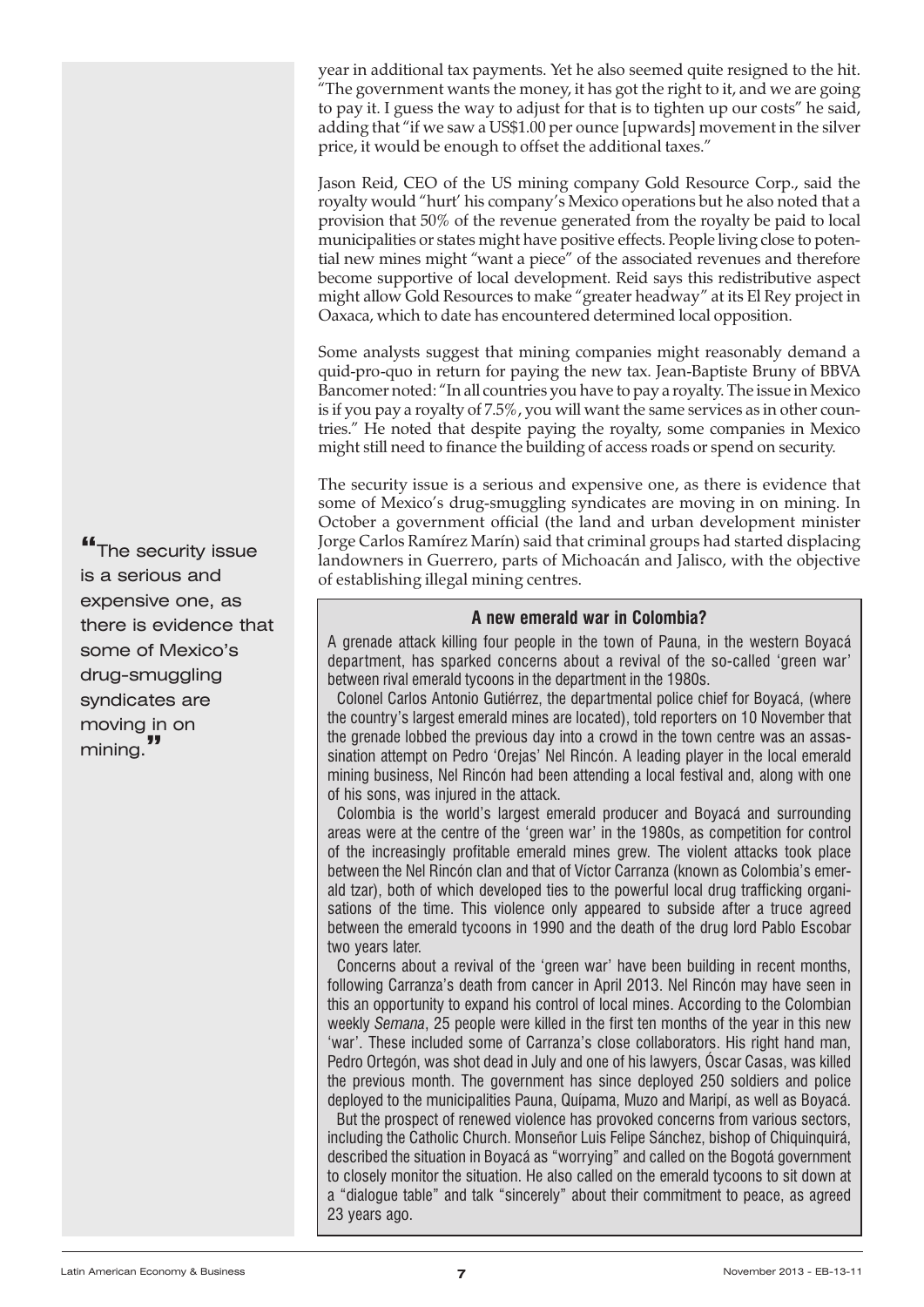# **BRAZIL'S BANKS**

#### <span id="page-7-0"></span>**Banco do Brasil and Caixa Econômica Federal: reloading the credit cannon**

**Very strong growth in lending by the state-owned Banco do Brasil (BB) and Caixa Econômica Federal (CEF) underpinned overall economic activity in the 12 months to the end ofJune this year. Since then, the growth in lending by both of the main public sector banks has slowed. However, much of the newsflow in recent weeks suggests that the government is taking steps so that BB can reinforce its balance sheet: this should allow the bank to accelerate lending growth over the medium term. In essence, the 'credit cannon' is being reloaded.**

Even in an emerging market, situations where a major bank increases the size of its loan book by over one-fifth in a year are not particularly common. Such situations are even less common when the institution in question has a loan book of slightly more than US\$260bn. Yet this is exactly what happened over the year to the end of September with Banco do Brasil (BB), the predominantly (58.3%) federal government-owned, but listed, universal bank. (N.B. BB currently has a free float of around 30%, which does not include the holdings of its staff pension fund Previ (10.4%), or of the investment arm of the national development bank Banco Nacional de Desenvolvimento Econômico e Social [BNDES] - 0.2%).

**Chart 1** provides some of the details. Over a period where economic growth in Brazil was sluggish or slowing, and where the central bank had to begin increasing interest rates in order to counter inflationary pressures, total lending within Brazil rose by 21.7%. BB's sizeable book of agribusiness loans increased by even more. BB's lending to some client groups rose by single-

| CHART 1: Key metrics - Ioan portfolio of Banco do Brasil as at 30<br>September 2013 |                                           |                                 |                                         |  |  |
|-------------------------------------------------------------------------------------|-------------------------------------------|---------------------------------|-----------------------------------------|--|--|
|                                                                                     | <b>Outstanding</b><br><b>Amount BRLmn</b> | <b>Year-on-Year</b><br>Change % | <b>September</b><br>$Q$ tr.<br>Change % |  |  |
| TOTAL, of which:                                                                    | 585,046                                   | 21.7                            | 1.7                                     |  |  |
| Abroad                                                                              | 47,641                                    | 14.9                            | 0.5                                     |  |  |
| <b>Brazil</b> , of which:                                                           | 537,404                                   | 22.3                            | 1.8                                     |  |  |
| Individuals-                                                                        | 163,718                                   | 14.0                            | 1.5                                     |  |  |
| Payroll loans                                                                       | 61,641                                    | $\overline{8.0}$                | 0.2                                     |  |  |
| Salary loans                                                                        | 18,334                                    | 6.0                             | $\overline{0.0}$                        |  |  |
| <b>Consumer finance</b>                                                             | 5,965                                     | 0.4                             | $-3.6$                                  |  |  |
| Auto Ioans                                                                          | 35,336                                    | 6.9                             | $-2.9$                                  |  |  |
| Mortgage                                                                            | 15,641                                    | 83.7                            | 13.8                                    |  |  |
| <b>Credit card</b>                                                                  | 17,958                                    | 31.6                            | 9.9                                     |  |  |
| <b>Overdrafts</b>                                                                   | 2,910                                     | 3.8                             | 6.4                                     |  |  |
| Other                                                                               | 5,933                                     | 12.7                            | $-1.2$                                  |  |  |
| <b>Companies-</b>                                                                   | 244,318                                   | 23.4                            | 1.6                                     |  |  |
| <b>SME</b>                                                                          | 94,439                                    | 18.0                            | 0.4                                     |  |  |
| Government                                                                          | 15,706                                    | 94.3                            | 23.2                                    |  |  |
| Middle and large                                                                    | 13,174                                    | 17.8                            | 0.3                                     |  |  |
| <b>Agribusiness-</b>                                                                | 129,368                                   | 32.5                            | 2.4                                     |  |  |
| Individuals                                                                         | 86,885                                    | 32.0                            | 1.4                                     |  |  |
| Companies                                                                           | 42,483                                    | 33.5                            | 4.7                                     |  |  |
| Source: BB                                                                          |                                           |                                 |                                         |  |  |

**"**Over <sup>a</sup> period where economic growth in Brazil was sluggish or slowing, and where the central bank had to begin increasing interest rates in order to counter inflationary pressures, total lending within Brazil rose by 21.7%.**"**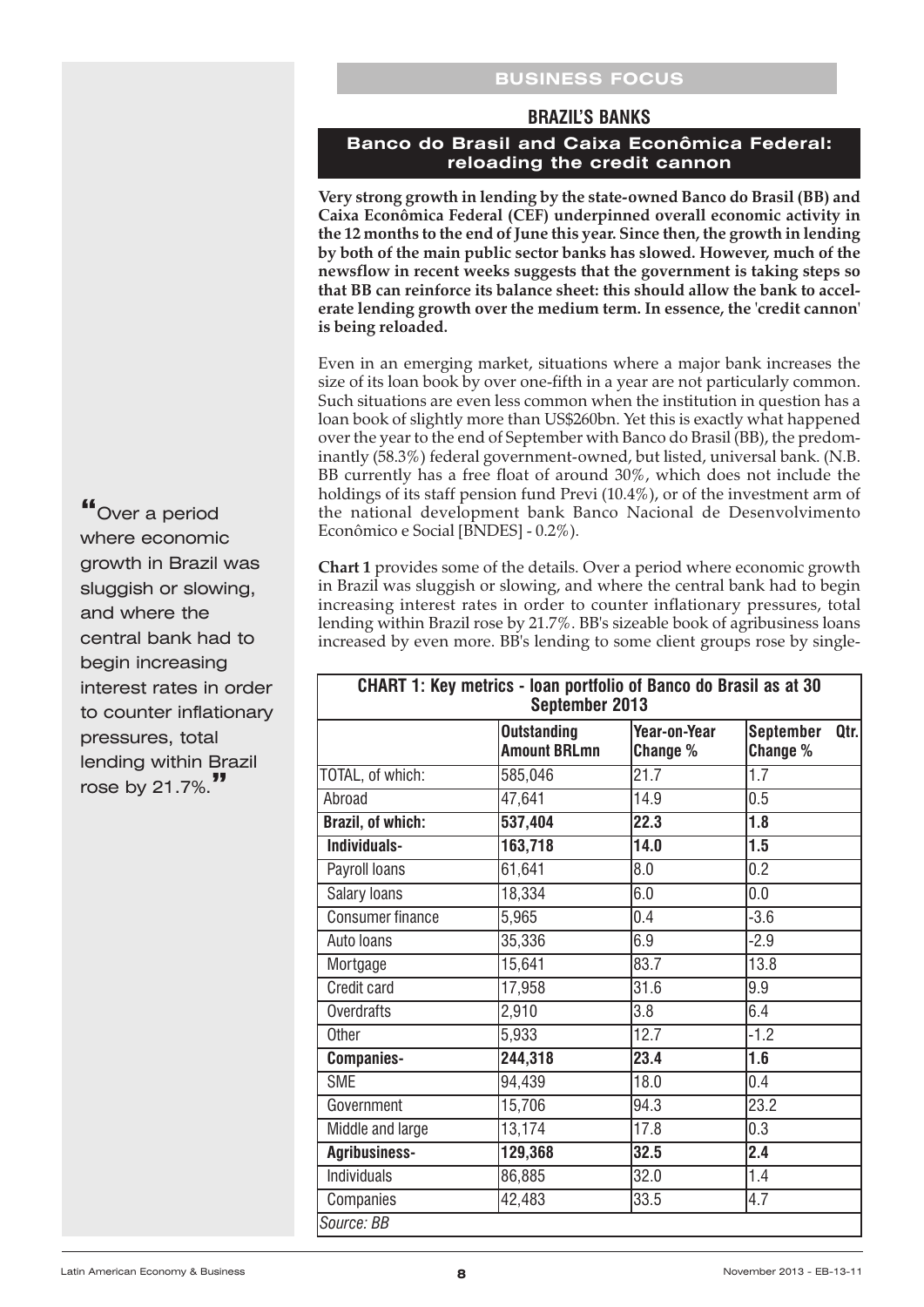digit amounts: however, loans for individual mortgages and to governmentlinked companies nearly doubled.

Since the end of June this year, lending growth has been much more measured. Over the three months to the end of September, BB's loan portfolio within Brazil grew by 1.8%, equivalent to an annual rate of  $7.4\%$ . Lending to government-linked companies and for mortgages has continued to surge. Credit card lending is also a rare area of strength. However, BB's lending to other customers has stagnated.

A similar deceleration in lending may also have taken place at CEF, the government-owned savings bank. At the end of June, CEF's loan portfolio amounted to BRL431bn (US\$194bn), a substantial amount by any standard. Lending had risen by 42.5% over the preceding year. The vast bulk of CEF's lending is to individuals. Lending to private sector companies surged by 58.4%. The details are shown in **Chart 2**.

| CHART 2: Loan portfolio of Caixa Econômica Federal (CEF) as at 30 June 2013 |           |                                 |          |  |
|-----------------------------------------------------------------------------|-----------|---------------------------------|----------|--|
|                                                                             |           | <b>Outstanding Amount BRLmn</b> |          |  |
|                                                                             | 30-Jun-12 | 30-Jun-13                       | Change % |  |
| Public sector, of which:                                                    | 23,938    | 33,830                          | 41.3     |  |
| Direct administration                                                       | 12,555    | 17,727                          | 41.2     |  |
| Petrochemicals                                                              | 8,164     | 11,212                          | 37.3     |  |
| Private sector companies, of which:                                         | 58,151    | 92,119                          | 58.4     |  |
| <b>Retail trade</b>                                                         | 11,142    | 20,244                          | 81.7     |  |
| Civil construction                                                          | 7,398     | 10,323                          | 39.5     |  |
| Steelmaking & metallurgy                                                    | 8,411     | 9,234                           | 9.8      |  |
| Agribusiness/ natural resources                                             | 4,240     | 4,317                           | 1.8      |  |
| <b>Individuals</b>                                                          | 220,570   | 305,350                         | 38.4     |  |
| <b>Total</b>                                                                | 302,658   | 431,298                         | 42.5     |  |
| Source: CEF                                                                 |           |                                 |          |  |

| <b>CHART 3: Banco do Brasil - key balance sheet metrics (BRLmn)</b>      |           |           |          |  |  |
|--------------------------------------------------------------------------|-----------|-----------|----------|--|--|
|                                                                          | 30-Sep-12 | 30-Sep-13 | Change   |  |  |
| <b>Total assets</b>                                                      | 1,104,281 | 1,259,260 | 154,979  |  |  |
| Loan portfolio and guarantees                                            | 532,280   | 652,294   | 120,014  |  |  |
| <b>Securities</b>                                                        | 180,069   | 192,029   | 11,960   |  |  |
| Short-term interbank claims                                              | 214,511   | 233,320   | 18,809   |  |  |
| <b>Total deposits</b>                                                    | 476,073   | 470,906   | $-5,167$ |  |  |
| Agribusiness L/Cs and<br>mortgage<br>bonds                               | 22,882    | 70,112    | 47,230   |  |  |
| Repo. Agreements                                                         | 8,444     | 25,646    | 17,202   |  |  |
| Money market borrowing                                                   | 214,430   | 243,911   | 29,481   |  |  |
| <b>Subordinated Debt</b>                                                 | 32,443    | 40,853    | 8,410    |  |  |
| <b>Foreign Borrowings</b>                                                | 49,306    | 67,066    | 17,760   |  |  |
| <b>Shareholders funds</b>                                                | 62,614    | 65,924    | 3,310    |  |  |
| <b>Other highlights:</b>                                                 |           |           |          |  |  |
| *Record net income in 9M13 of BRL12.7bn                                  |           |           |          |  |  |
| *Excluding one-off items, net income of BRL7.9bn, or ROE of 15.8%        |           |           |          |  |  |
| *BIS ratio of 15.2%, higher than 11% required by Banco Central do Brasil |           |           |          |  |  |
| Source: BB                                                               |           |           |          |  |  |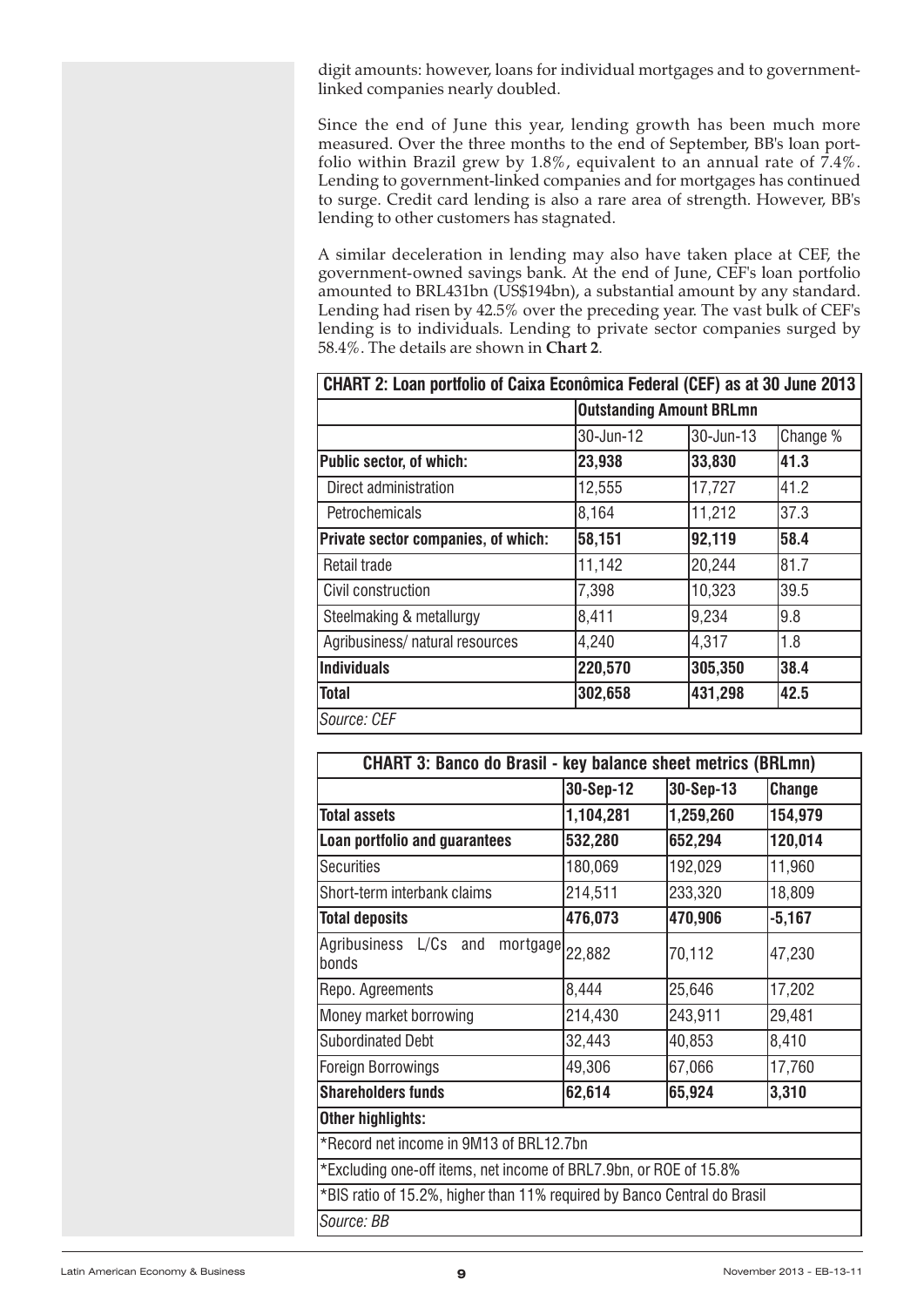At first glance, many of the key metrics of BB's balance sheet at the end of September, and its result for the first nine months of 2013, look very positive. Net income for the period was a record BRL12.7bn, although this included the profits booked on the sale, by way of Initial Public Offering, of a stake in BB Seguridade Participações SA, the holding company for the bank's diverse and substantial insurance interests. Even allowing for one-off items, BB's return on equity (ROE) for the period was well into double-digits.

**Chart 3** shows the details. In its Management Discussion and Analysis (MD&A) for the first nine months of 2013, BB stressed that it had benefited from a diverse source of funding, which had reduced the bank's overall financing costs. In particular, from mid-2013 BB started to offer repurchase agreement operations with private securities to its customers. Agribusiness letters of credit and mortgage bonds were also widely used.

In complete contrast to BB, CEF substantially funded the growth in its loan book over the year to the end of June through attracting additional deposits, as indicated in **Chart 4**.

| CHART 4: Caixa Econômica Federal (CEF) - key balance sheet metrics as<br>at 30 June 2013 |              |              |  |
|------------------------------------------------------------------------------------------|--------------|--------------|--|
|                                                                                          | <b>BRLbn</b> | Year-on-year |  |
| <b>Total Assets</b>                                                                      | 814.3        | 37%          |  |
| Loan Portfolio                                                                           | 401.3        | 43%          |  |
| <b>Securities</b>                                                                        | 155.8        | 22%          |  |
| Interbank Lending                                                                        | 193.8        | 38%          |  |
| <b>BNDES/Other official bodies</b>                                                       | 0.8          | $-43%$       |  |
| <b>Total Deposits</b>                                                                    | 342.1        | 20%          |  |
| <b>Foreign Borrowing</b>                                                                 | 1.2          | 100%         |  |
| PIS/BNDES/FGTS etc                                                                       | 139.0        | 0%           |  |
| <b>Other Liabilities</b>                                                                 | 306.4        |              |  |
| <b>Shareholders' Funds</b>                                                               | 25.6         | 14%          |  |
| <b>Other highlights:</b>                                                                 |              |              |  |
| *Profit for 1H13 of BRL3.1bn, vs BRL2.9bn in 1H12                                        |              |              |  |
| Source: CEF                                                                              |              |              |  |

**Chart 5** summarises some of the latest newsflow pertaining to BB and CEF. Both banks have partnered with a group of private sectorinstitutions to form a consortium that should participate in the funding of the government-led highway and rail concession program. Along with other major banks, BB has been downgraded by Moody's. Several of the leading investment banks have highlighted negative aspects of BB's latest result. UBS, for instance, has focused on the apparent improvement of the overall quality of BB's loan portfolio through Q313, which was principally the result of a reclassification of particular exposures. CEF's plans to establish an investment banking subsidiary are on hold, as are BB's to lift its stake in Votorantim, another bank, from just under 50% to 75%.

Significantly, the government has introduced new rules which mean that foreigners can own up to 30% of BB - or more or less all of the current free float. This means that the bank has greater access to global capital markets than would otherwise have been the case. Press reports have alluded to the possibility of a sale of at least part of BB's credit card business. Although BB's non-performing loans (NPLs) appear to be under control, we would be surprised if they did not increase over the coming six months, given the fairly lacklustre performance of Brazil's economy. Further part sales of nonbanking businesses (including, perhaps, an additional stake in BB Seguridade Participações) would crystallise the inherent value of BB's various franchises and reinforce the balance sheet.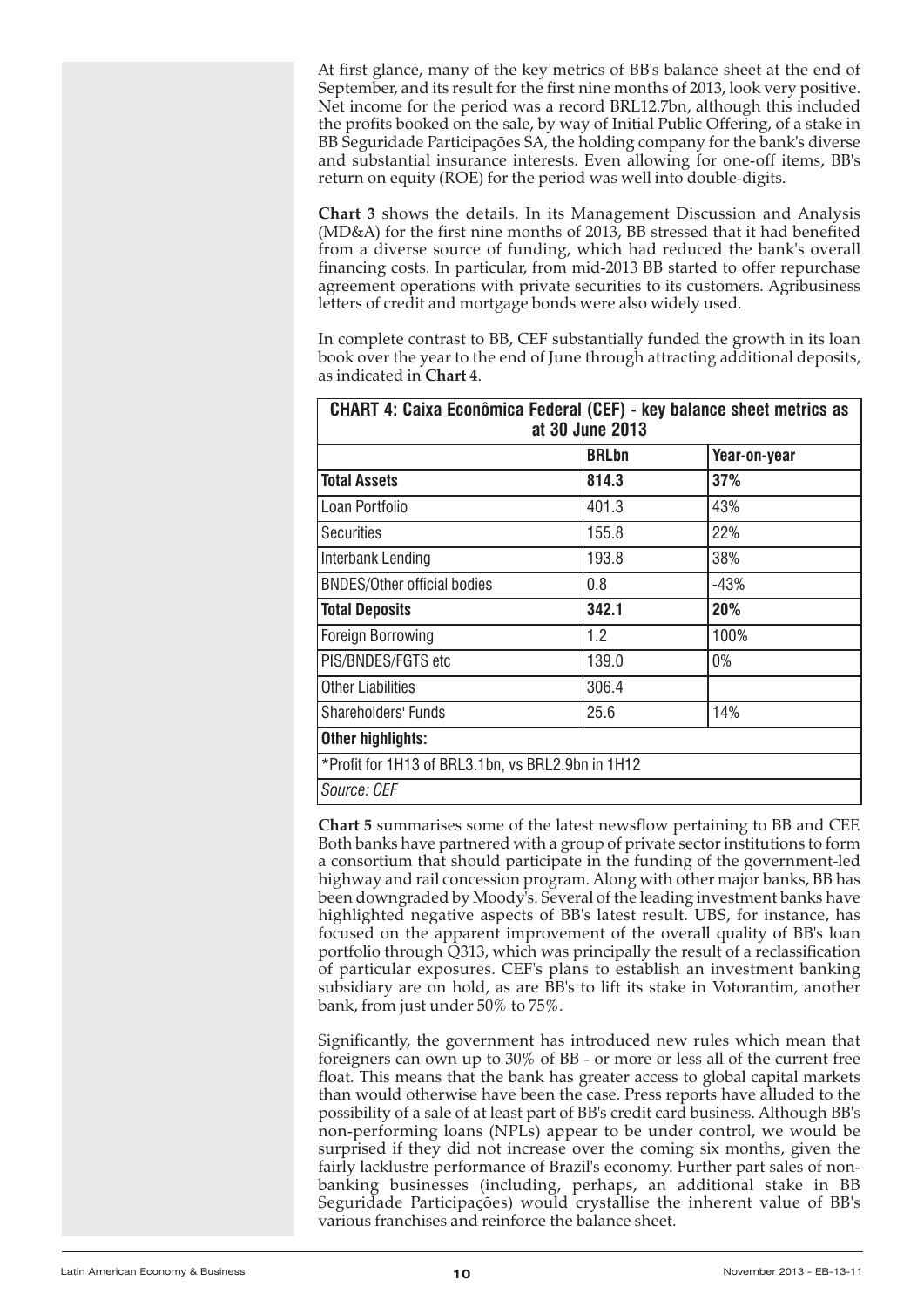<span id="page-10-0"></span>

| <b>CHART 5</b>                 |                                                                                                                                                                                                                              |  |  |
|--------------------------------|------------------------------------------------------------------------------------------------------------------------------------------------------------------------------------------------------------------------------|--|--|
| 22-Aug-13                      | Votorantim's controlling shareholders 'postpone indefinitely' a review of<br>BB's proposal to increase its stake from just under 50% to 75%.                                                                                 |  |  |
| 06-Sep-13                      | Press reports indicate that CEF has shelved plans to open an investment<br>bank.                                                                                                                                             |  |  |
| 09-Sep-13                      | BB and CEF, together with Bradesco, Itaú Unibanco, Santander Brasil,<br>Votorantim, Citi, HSBC and others form consortium to provide funds for<br>the official BRL133bn (US\$58.4bn) highway and rail concession<br>program. |  |  |
| 04-0ct-13                      | Moody's lowers ratings of banks Bradesco, Itaú Unibanco, Itaú BBA,<br>Santander Brasil, Banco do Nordeste and Banco do Brasil.                                                                                               |  |  |
| 25-0ct-13                      | Government increases maximum stake that foreigners can hold in BB<br>from 20% to 30%                                                                                                                                         |  |  |
| 30-Oct-13                      | BCB data highlights how state owned banks' loan growth slowed to<br>26.5% in September. Private sector banks' loan growth accelerates to<br>$6.5\%$ .                                                                        |  |  |
| 12-Nov-13                      | BB announces recurring profits for 3Q13 of BRL2.6bn, down marginally<br>relative to 3012.                                                                                                                                    |  |  |
| 13-Nov-13                      | JP Morgan downgrades rating of BB shares to neutral. The investment<br>bank highights the deterioration in asset quality and the rise in the share<br>price by 31% from early July.                                          |  |  |
| 15-Nov-13                      | UBS highlights negative aspects of BB's 9M13 results: slippage in ROE,<br>low NII growth and rising NPLs. BB has reclassified loans so that the AA<br>portion of the portfolio has risen from 33% to 54% through 3Q123       |  |  |
| Source: Business News Americas |                                                                                                                                                                                                                              |  |  |

By allowing credit to become (far) more readily available through BB, CEF and BNDES, the government and the central bank of Brazil ensured that the slowing of the economy did not become something far worse. The 'credit cannon' was fired - and to good effect. The latest data from BB, and other reports, suggest that the bank is in consolidation mode. Lending is no longer rising. Further asset sales are at least being contemplated. The balance sheet is being window-dressed. Access to global capital markets is being improved. We suspect that much of this is also true of CEF. However, all the various initiatives undertaken through the second half of 2013 should leave both institutions better placed to increase lending from mid-2014, should the economy slow once more. The 'credit cannon' is being reloaded.

# **ECONOMIC REVIEW**

#### **ARGENTINA**

#### **Grupo Clarín forced into break-up**

**Caught on the wrong side of a long-running confrontation with the Argentine government, Grupo Clarín, arguably Latin America's single largest media group, under duress announced a plan in November to break itself up into six smaller companies. It is not yet clear how the politics and the economics of the plan will play out.**

Grupo Clarín and the Argentine government led by President Cristina Fernández have been squaring up for a fight for years. Now the shadowboxing is over and some real punches are being landed. After initially friendly relations with the administration of Fernández's predecessor and late husband, Néstor Kirchner (2003-2007), Clarín began to take a more clearly opposition line. When Fernández succeeded Kirchner, coolness gave way to open hostility. The Fernández administration believes that Clarín

**"**By allowing credit to become (far) more readily available through BB, CEF and BNDES, the government and the central bank of Brazil ensured that the slowing of the economy did not become something far worse. The 'credit cannon' was fired and to good effect.**"**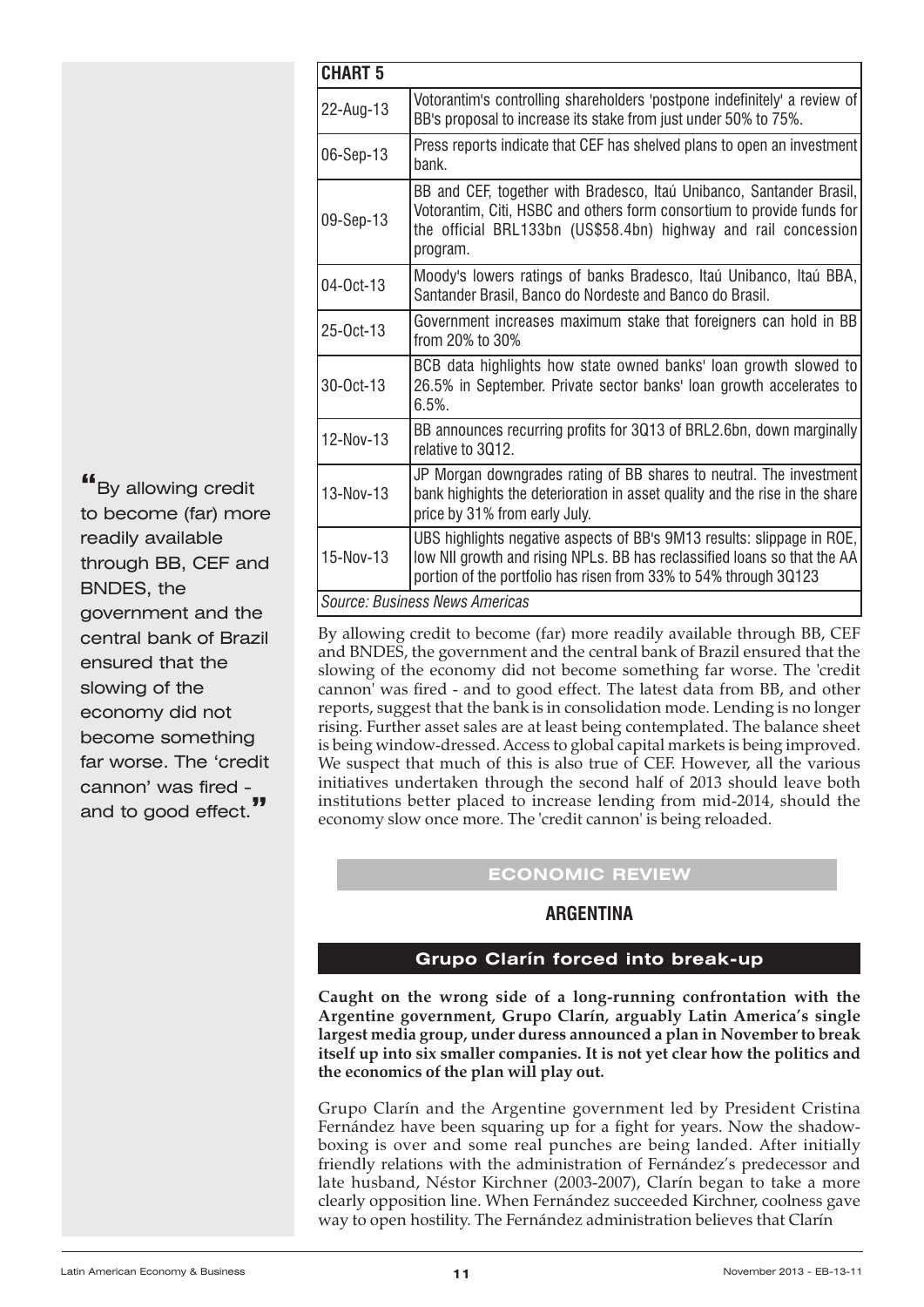(along with its rival newspaper and media company *La Nación*) defends the old, traditional Argentine establishment.

Clarín counters that it is being attacked by a government with authoritarian tendencies that simply cannot tolerate freedom of expression, or allow the existence of any media outlet with a strong opposition voice.

Battle lines were drawn in 2009, when the government used its congressional majorities to pass a new media law. The government has always insisted that the aim of the law is to protect freedom of expression and prevent monopoly control of the media sector. Clarín on the other hand says the law has been 'tailor made' to dismember it. As a result of legal action Clarín secured a stay on implementation of the four most controversial clauses in the law. After some four years of legal argument, on 29 October this year the Argentine supreme court ruled that the media law was constitutional, and that all four of the contested clauses should come into immediate effect.

Between them, the key clauses state that any media group cannot own more than 10 free-to-air TV channels and 24 licences to operate pay-TV services, nor hold a market share of over 35%. A further requirement is that no single media group can operate a free-to-air TV channel and a cable TV licence alongside each other in the same city. The Clarín group, which has grown consistently over the last four decades, is clearly too big to fit within the requirements of these regulations. Nationwide it has 237 pay-TV licences. It operates free-to-air and cable TV channels alongside each other in a number of key cities. The official regulatory body, Autoridad Federal de Servicios de Comunicación Audiovisual (AFSCA), estimates that Clarín has 41% of the national radio market, 38% of broadcast television, and 59% of cable television. (While not directly contesting these statistics, Clarín draws attention to government control of other media outlets, claiming that "more than 80% of the broadcast media respond directly or indirectly to the authorities.")

In the first skirmishes after the supreme court ruling, the head of the AFSCA, Martín Sabbatella (himself one of the government's political appointees) suggested that it would be within his agency's remit to carve up the media group. "After four years of court delays, the gluttonous giant Clarín… will have to comply with the law", he stated, suggesting that the government would be estimating the value of the assets and holding an auction based on competitive bidding prior to passing them on to new owners. Luis D'Elia, a pro-government activist, reflected the mood music when he spoke of taking "the butchers' knife" to Clarín. However, the 400-page supreme court ruling upholding the media law also contains some detailed requirements on the protection of Clarín's property rights.

With this in mind, Clarín appears to have opted for a twin-track strategy. On the one hand, it says it will continue to protect its interests through any legal avenue open to it. While the supreme court ruling on the media law is final, there are still a variety of technical points that Clarín can challenge. The group says it believes it has a case to demand that the changes be overseen  $\tilde{p}$  an authority that is independent, impartial and technically competent, and that can insure transparent and equal treatment under the law, which is contrary to what is happening today".

It has also spoken of taking its case to the international courts. On the other hand, the company has decided to simultaneously follow a policy of 'voluntary compliance'. This has meant presenting its own plan to meet the requirements of the law by breaking itself up into six separate units. The advantage of this proposal is that it buys time and keeps the AFSCA at arm's length for the moment. The AFSCA is required to study Clarín's proposals over a 120 day-period. If it accepts them, there then are a further 180 days allowed for implementation.

As it presented its break-up plan, the company said it was "a decision forced upon us by circumstances. We are convinced that in no civilised country can the state retroactively refuse to recognise the licences it granted, that still have years to run. They didn't even do this in countries like Venezuela or Ecuador".

**"**Battle lines were drawn in 2009, when the government used its congressional majorities to pass a new media law. The government has always insisted that the aim of the law is to protect freedom of expression and prevent monopoly control of the media sector. Clarín on the other hand says the law has been 'tailor made' to dismember it.**"**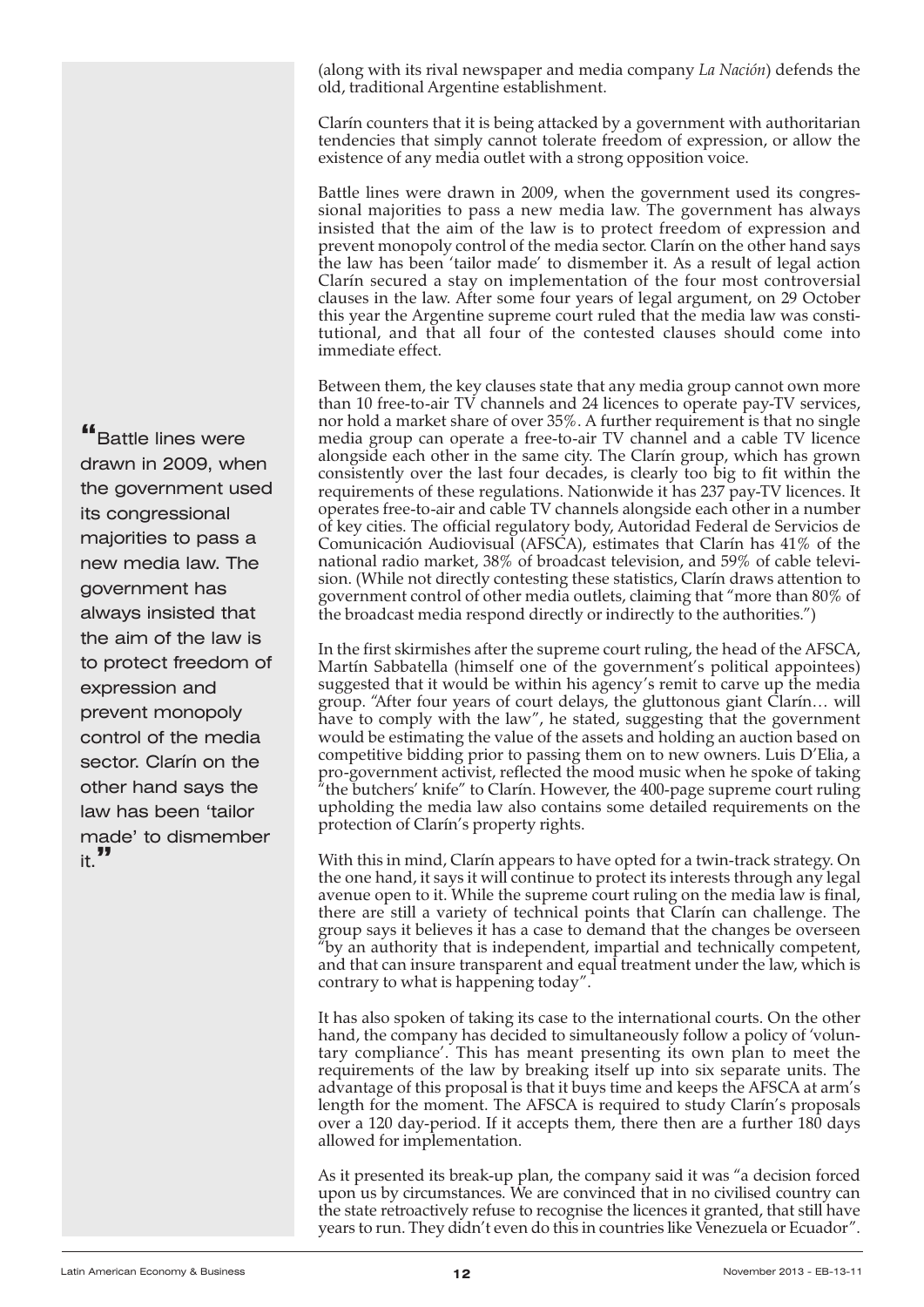|                      | <b>Grupo Clarín's Divestment Proposal</b>                                                                                                                                                                                                                                                                                                                                |  |  |  |
|----------------------|--------------------------------------------------------------------------------------------------------------------------------------------------------------------------------------------------------------------------------------------------------------------------------------------------------------------------------------------------------------------------|--|--|--|
| <b>Company 1</b>     | • Arte Radiotelevisivo Argentino (ARTEAR), owner of Channel 13 Buenos Aires,<br>Channel 12 Córdoba, Channel 6 Bariloche, and news channel Todo Noticias (TN).<br>• Radio Mitre AM790 and FM100 in Buenos Aires<br>• AM 810 and FM 102.9 in Córdoba<br>• FM 100.3 in Mendoza<br>• 24 Cablevisión pay-TV licences "in cities where there is no free-to-air TV<br>presence" |  |  |  |
| <b>Company 2</b>     | • This company will have most of the existing assets of Clarín subsidiaries<br>Cablevisión and Fibertel.<br>• Investment fund Fintech will retain a 40% stake in this subsidiary<br>• 24 pay-TV licences, including Metro, currently Cablevisión's local cable channel<br>for Buenos Aires                                                                               |  |  |  |
| <b>Company 3</b>     | • 20 pay-TV licences currently operated by Cablevisión                                                                                                                                                                                                                                                                                                                   |  |  |  |
| Company 4            | • The remaining TV channels (Clarín says that these are 'audiovisual signals which<br>do not use scarce spectrum' the media law requires that they too should be<br>divested, which Clarín criticises as a 'serious anomaly'<br>• These channels are Canal 13 Satelital, Magazine, Volver, Quiero Música en mi<br>Idioma, Canal Rural, TyC Sports and TyC Max            |  |  |  |
| <b>Company 5</b>     | • Remaining radio stations – FM licences in Tucumán. Bariloche, Bahía Blanca, and<br>Santa Fé                                                                                                                                                                                                                                                                            |  |  |  |
| <b>Company 6</b>     | • Free-to-air TV Channel 7 in Bahía Blanca<br>• Shareholding in Channel 9 Mendoza                                                                                                                                                                                                                                                                                        |  |  |  |
| Source: Grupo Clarín |                                                                                                                                                                                                                                                                                                                                                                          |  |  |  |

Analysts have highlighted various points about the plan. The first is that ultimate ownership of the six "baby-Clarins" has not been explained (apart from the stipulation that the Fintech fund, a current Cablevisón shareholder, will keep a 40% stake in Company 2). Clarín simply has said that although they will be independent of each other, the proposed ownership structure of the six companies has not been worked out. Clearly, this point could be critical. The government is likely to try and prevent any sense in which the six companies might directly or indirectly remain linked together, or act as one group.

A second interesting point is that Clarín has not said where the printed newspaper of the same name will sit – simply because under the requirements of the law it does not have to (the same applies to Clarín's share in newsprint company Papel Prensa). That too is presumably a decision it is going to take at a future point.

Another important angle to consider is the relative value of the different assets in the group as currently constituted. Company accounts for the first nine months of 2013 show that net sales were up by 24.6% in nominal terms to ARS10.14bn (US\$1.69bn at the official exchange rate). The increase was attributed mainly to growth in average revenue per user (ARPU) and subscriber growth in the cable TV and internet access segments of the business. Net income was ARS479.5m, down by 13.8% on the same period in 2012, a fall attributed by the management to the withdrawal of government advertising in the group.

The accounts suggest that the cable TV subsidiary – Cablevisión – is the best performing asset, bringing in ARS7.02bn in sales from 3.48m pay-TV subscribers and 1.68m broadband users. By contrast *Clarín* the newspaper brought in ARS1.9bn worth of sales, and other radio and TV operations brought in ARS1.21bn. Under Clarín's break-up plan, most of the Cablevisión assets will be spread across three of the six companies.

Of particular importance is what might be described as the 'business paradigm' of Argentine news and media groups. Some have described Clarín's strategy over the years as building up a powerful, diversified and integrated media business, strong enough to resist political pressures. But the point at which this 'defensive strength' crosses over and becomes aggressive monopoly control appears rather fuzzy.

Marcelo García, writing in the small English language daily, Buenos Aires Herald described Grupo Clarín's presentation to the supreme court as a claim that "only a mammoth, diversified, pseudo monopolistic size can guarantee sustainability (they used less loaded words)". The court was not persuaded. The search for a business model and a regulatory framework which allows both fair competition and media freedom in Argentina is certainly not over.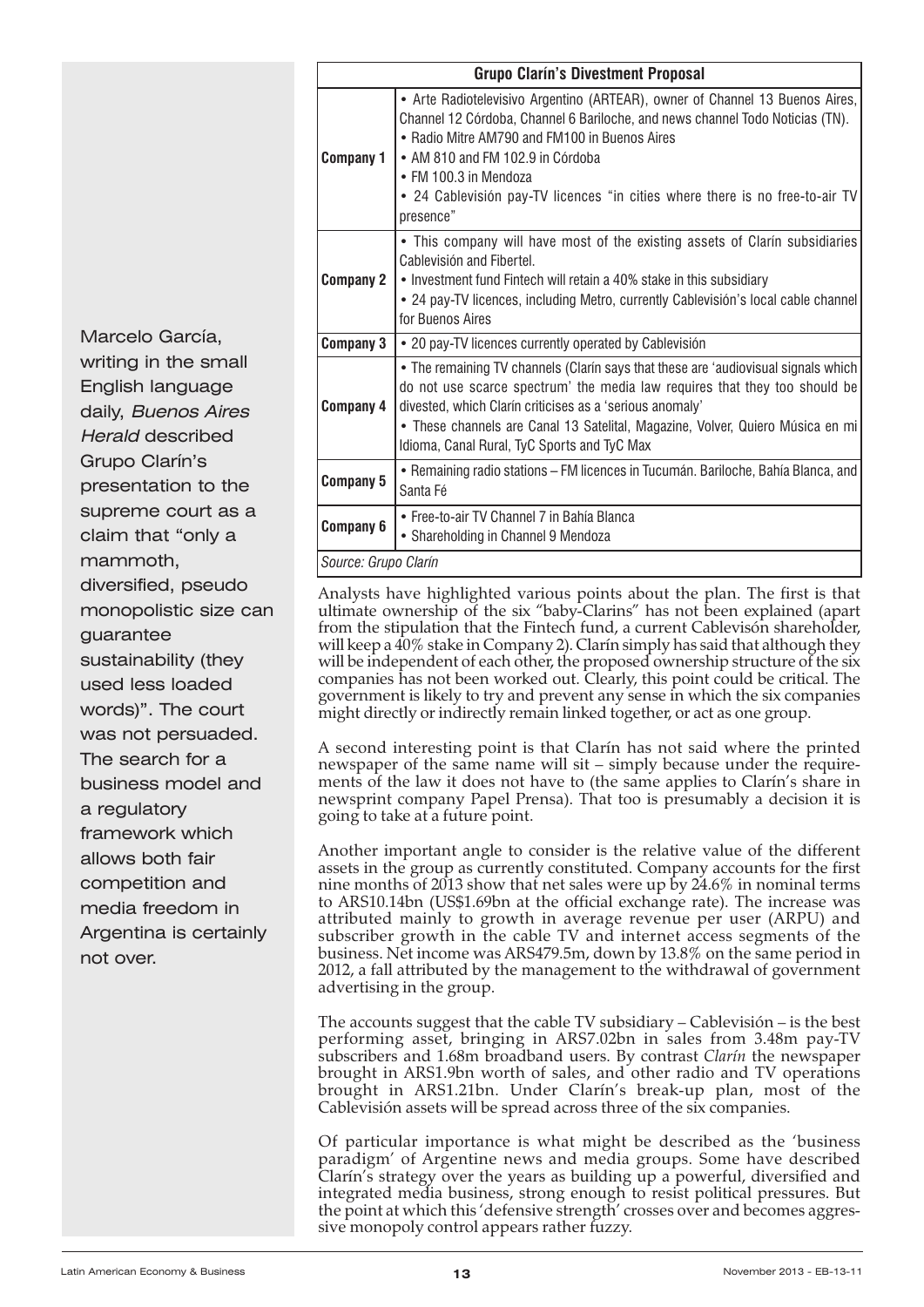#### **Has Brazil lost the X factor?**

<span id="page-13-0"></span>**Brazil looks to be facing into another year of stagnant economic activity, but with relatively high and persistent inflation, and deterioration in both the fiscal and external accounts. Critics say the 'Lula model', based around a decade-long domestic consumer boom, is exhausted. For now, most Brazilians are still enjoying full employment; this is critical to President Dilma Rousseff's bid for re-election next October.**

On 14 November the central bank (BCB) reported that its IBC-Br economic activity index, a GDP proxy that measures activity in the farming, industry and services sectors, contracted 0.01% month-on-month in September and fell 0.12% in the third quarter, compared to an increase of  $0.84\%$  in the second. In the 12 months to September, the IBC-Br rose 2.68% year-on-year. The latest (22 November) consensus forecast of private sector economists compiled by BCB pointed to real GDP growth of 2.5% this year and just 2.1% in 2014, a general election year.

The IBC-Br is a lagging indicator, and though the government is due to withdraw temporary tax incentives for the industrial sector at the end of the yearin an effort to bolsterits fiscal position, manufacturing sector confidence finally ticked up a bit in November after five consecutive monthly declines, on the ICI index compiled by the Getulio Vargas Foundation. Industrial output contracted 1.4% in the third quarter. Retail sales were up  $4.1\%$  yearon-year in September, the seventh straight month of growth, but down on the August result of 6.2%. The trade account posted a deficit of US\$1.8bn in the first 10 months, with a current account deficit of 3.67% of GDP (US\$67.5bn) in the first 10 months.

The latest budget figures are creating most concern, however. There is mounting pressure on the Rousseff administration over the twists and turns of its fiscal policy, with international investors openly speculating that Brazil will be the first of the Brics group of developing economies (Brazil, Russia, India, China and South Africa) to lose its investment grade rating. The ratings agency Standard and Poor's (S&P) has warned that it could reduce Brazil's BBB credit rating if the fiscal accounts continue to deteriorate next year. S&P and Moody's Investors Service have both already lowered their outlooks on Brazil's rating this year, which both put at just two levels above junk (BBB and Baa2 respectively). On 21 November President Rousseff said there would be no 'gastança' ahead of the general election and pledged that fiscal targets would be met next year. Rousseff inked a pact s with allied party leaders on 19 November in which they agreed not to support any legislation in congress that would lead to higher public spending or reduced revenues under the 2014 budget.

However, this came against a backdrop of the congressional approval of a bill removing the federal government requirement to cover any state and municipal shortfalls in their primary budget surplus target. That followed on the heels of an earlier one (approved on 23 October) that effectively allows a re-negotiation of state and municipal debts. Critics suggested that the government had switched tactics – moving from 'creative accounting' to 'creative legislation' to reach its primary surplus target. And no matter what she says, Rousseff will be hostage to the political cycle from early next year.

The deterioration on the fiscal side – both in legislation and in the actual headline numbers - has worsened external sentiment on Brazil at a time when the macroeconomic picture is far from rosy. The primary budget deficit was R\$9.0bn (US\$4.15bn) in September, the highest for five years. The August primary deficit of R\$432m (US\$195m) was the first for the month in a decade. The primary deficit figure, which represents the public sector's excess revenue over expenditures before debt payments, is a closely watched measure of the country's ability to service debt. The treasury has forecast a strong fiscal surplus in the final three months of year (partly cushioned by a cash windfall from the latest Libra oil field auction) and insists that the government is on course to meet the 2.3% of GDP surplus target. The markets are sceptical – the primary surplus in the rolling 12 months to September was just 1.6% of GDP.

#### **Selic**

As we went to press on 27 November the central bank was expected to lift the benchmark Selic interest rate to 10% (from 9.5%). The Real was trading at R\$2.29/US\$ ahead of the monetary policy meeting.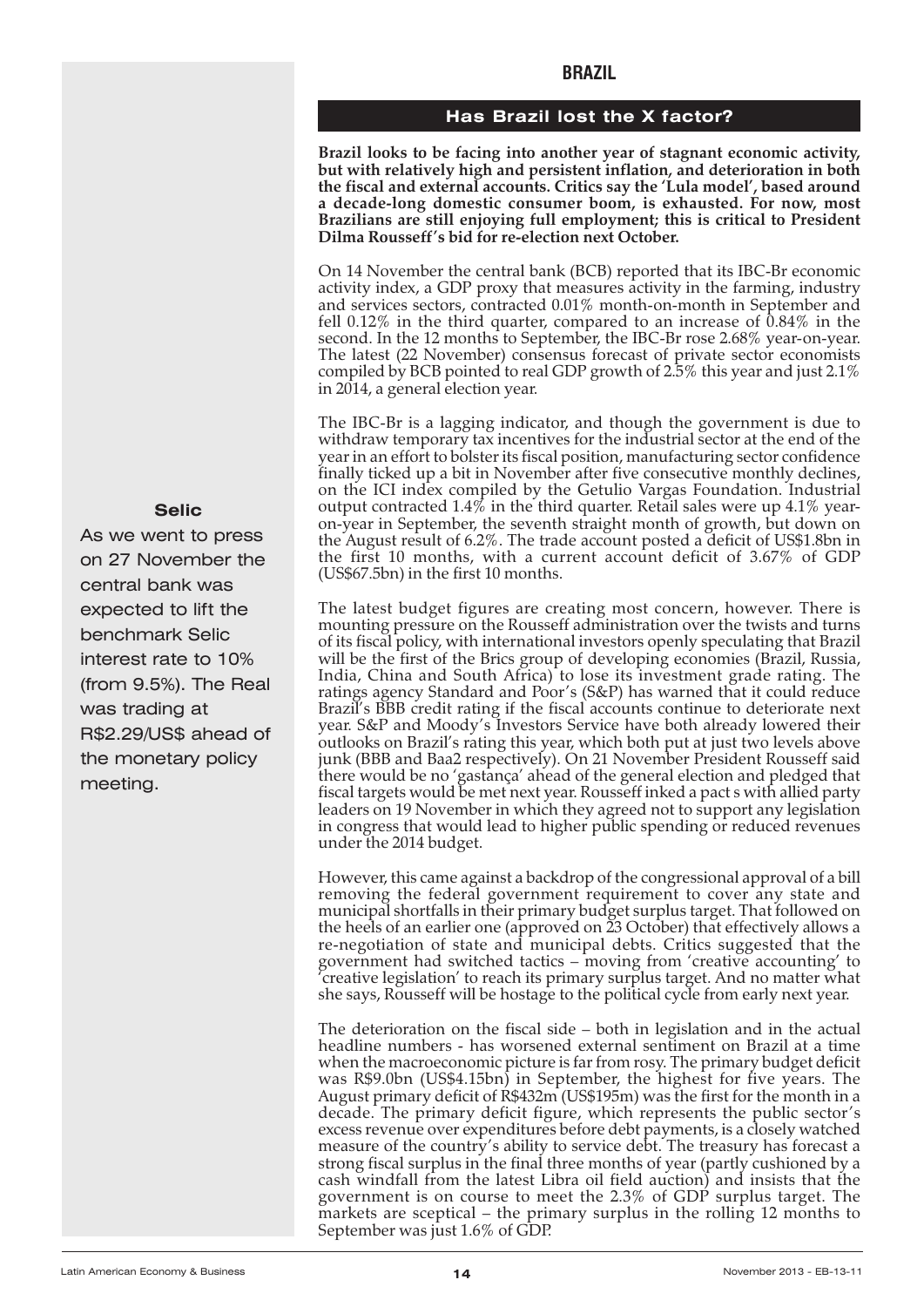#### **Is the Pemex workhorse stumbling?**

<span id="page-14-0"></span>**As Mexico debates major reforms to its energy sector, a spotlight has been turned on the state oil company Petróleos Mexicanos (Pemex), traditionally the workhorse of the economy; responsible for much of its foreign exchange earnings and generating as much as 40% of central government revenues. And there is cause for concern – after decades on the job, the workhorse is showing signs of exhaustion.**

Pemex's third quarter accounts were a bit of a shocker. In the three months to early September, it reported a loss of US\$3.0bn, compared to a US\$1.87bn profit in the same period of 2012. The company said that lower export volumes, weaker prices and adverse exchange rate movements had affected its performance. Total sales in Q313 were US\$31.5bn, barely up 0.1% year-onyear. One of the underlying problems is that crude oil production is continuing on its slow and persistent downward curve. Having averaged 3.4m barrels per day (bpd) a decade ago in 2004, production in third quarter was just 2.4m bpd.

To get crude oil output and revenues back up on a rising trend, Pemex needs to invest. The problem is that the company long has been the government's cash cow. On average, around 55% of its gross revenues have been paid over into the federal coffers. According to Pemex director Emilio Lozoya Austin, after paying its dues to the government, the company has managed to invest roughly US\$24bn each year in a range of development projects. Lozoya estimates that if Pemex continues investing at that rate, production will begin to improve only very slowly, perhaps reaching 2.8m bpd during the course of the next decade. If, on the other hand, it could afford to spend US\$62bn a year on exploration and new project development, then he thinks output could reach 4.0m bpd within the next ten years.

Raymundo Tenorio from the Universidad Tecnológica de Monterey says that Pemex has been "nosediving". On current trends, he expects full-year 2013 losses to be around US\$3.0bn. He also doubts whether the energy reform proposed by the government led by President Enrique Peña Nieto will change the way the company is used as "the safe deposit box for public finances".

This scepticism is based on the way recently-approved fiscal reform proposals, which were initially designed to relieve the burden on Pemex, have been watered down. Although under the terms of the fiscal reform the finance ministry's share of Pemex revenue is supposed to fall from 2015 onwards, it also gains new powers to be paid a dividend that can be adjusted to avoid any "imbalance in the public finances". From Tenorio's point of view, that means Pemex must find a way to open its doors to foreign investment, otherwise "the losses will continue to increase".

The debate on both the energy reform and Pemex remains highly politically polarised. The ruling Partido Revolucionario Institucional (PRI) and the right-wing opposition Partido Acción Nacional (PAN) insist that some form of opening up to foreign oil companies and external investment is unavoidable as the price to be paid for boosting production and revenue.

The main left-wing opposition party, Partido de la Revolución Democrática (PRD), questions this. Andrés Manuel López Obrador, perhaps the most vocal critic of the government (and a former PRD presidential candidate who has now set up his own movement outside the party) rejects it absolutely.

He argues that Pemex, with annual sales of US\$125bn, which is the 13th largest corporation in Latin America and the 34th largest in the world, must be able afford to fund an adequate programme of capital expenditure from its own resources. He admits that, as the government argues, there is a need to employ new production and exploration technology, but says Pemex can afford to buy in the technology it needs, rather than having to get it by offering a stake in the business in exchange. López Obrador insists that the energy reform proposals are "the biggest theft of all time".

According to Pemex director Emilio Lozoya Austin, after paying its dues to the government, the company has managed to invest roughly US\$24bn each year in a range of development projects. Lozoya estimates that if Pemex continues investing at that rate, production will reach 2.8m bpd during the course of the next decade. If, on the other hand, it could afford to invest US\$62bn a year, then output could reach 4.0m bpd within the next ten years.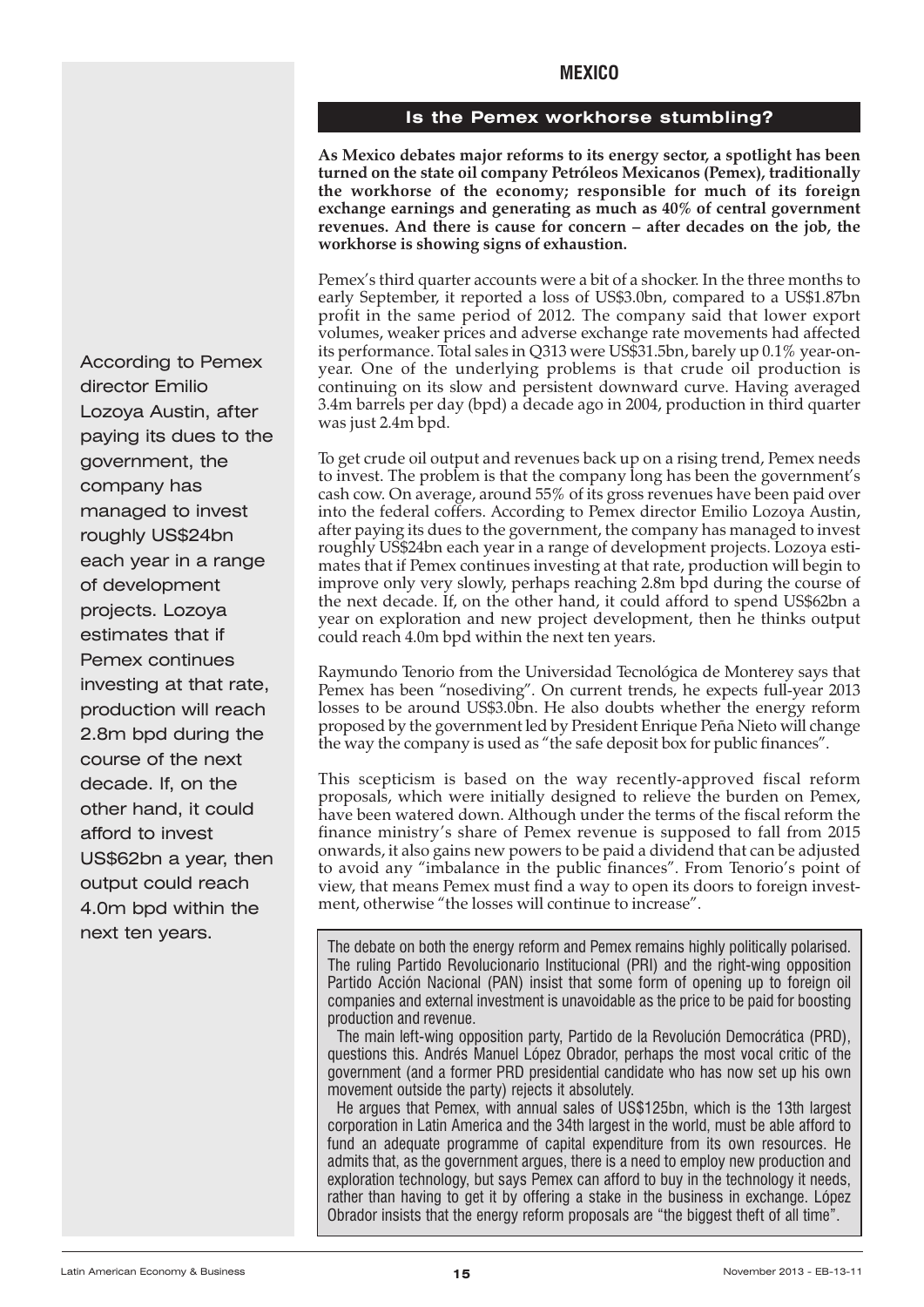# **ECUADOR**

#### **Good performance, but trouble ahead?**

**The Ecuadorean economy posted real GDP growth of 3.5% year-on-year in the second quarter of 2013, maintaining the 3.5% rate achieved in the first, the central bank reported in early November. On a quarter-on-quarter basis, output was up 1.2%. Growth in the March-June period was supported by the construction, communications and oil sectors. While these numbers were taken as encouraging, the overall trend remains for growth to slow, both for Ecuador and the wider region.**

Ecuador's registered real annual GDP growth of 5.0% last year, creating a feel-good factor that helped President Rafael Correa's re-election in early 2013. This year, the president (an economist himself) is predicting that growth will moderate to a range of 3.7%-4.0%, as oil production and export prices have eased (the closure of the Esmeraldas refinery for maintenance has also reduced revenues). Factoring in some extra liquidity through a hoped-for return to international debt markets in 2014 (or further borrowing from China) Correa thinks GDP will begin to recover next year with expansion within the 4.5% to 5.1% range.

While by most standards the Ecuadorean economy is performing well, opinion about the sustainability of Correa's economic policies seems sharply divided. The president, who recently described himself as "an economist, but a good person", clearly thinks he is doing very well, and some, but not all, independent analysts broadly agree with him.

Correa was on form addressing an investment forum during a visit to Moscow at the end of October. He described Ecuador as a "marvellous country", where very interesting things were happening. He stressed that in the ten years before he came to office in 2007, the country had gone through seven presidents and plenty of political instability.

Since then, he had recovered stability and achieved average real annual GDP growth of 4.3%, even though the country lacks its own currency (Ecuador dollarised its financial system in 2000). Correa listed as a major achievement the increase in public sector investment, made possible, according to him, through three initiatives: rescheduling foreign debt; renegotiating oil contracts that had been "prejudicial for the country"; and boosting tax revenues "without increasing tax rates". Public sector investment had been pushed up to 14% of GDP, while foreign debt had been reduced to 20% of GDP. In the process, unemployment had been cut to 4.2%. Correa claimed that around 1.0m Ecuadoreans (the country has a population of 15m) have been taken out of poverty between 2006 and 2012.

Qualified support for an upbeat reading of the country's economy had come a few weeks earlier from the ratings agency Fitch, which raised the country's credit rating from B- to B, a move which it said reflected "the country's continued healthy growth performance, monetary and financial stability underpinned by dollarization and a steady easing of external and fiscal financing risks as a result of still favourable oil prices, improved prospects in the oil sector and continued availability of bilateral financing from China and multilaterals".

But another group of analysts isn't entirely convinced that the existing economic 'model' can go forward without significantrisks. First of all, they note that after Ecuador's debt default on US\$3.2bn worth of bonds in 2007 and 2008 the international financial system remains wary about the country. Despite the encouraging words and the upgrade, Fitch still places Ecuador in junk bond territory (five notches below investment grade). Foreign direct investment last year was US\$587m, the lowest-but-one of all Latin American countries.

<span id="page-15-0"></span>The national court of justice, Ecuador's top court, upheld a verdict on 12 November that US oil giant Chevron was responsible for polluting the Amazon. However, it halved the fine imposed by the provincial court of Sucumbíos in January 2012 to US\$9.5bn, arguing that there was no legal basis for the additional US\$9.5bn fine slapped on Chevron for refusing to apologise publicly for the pollution. Chevron spokesman James Craig said the ruling was "illegitimate and inapplicable". Chevron is engaged in a legal battle in New York, where it is suing the US lawyer representing the plaintiffs, Steven Donziger, for having committed corruption to obtain the original ruling.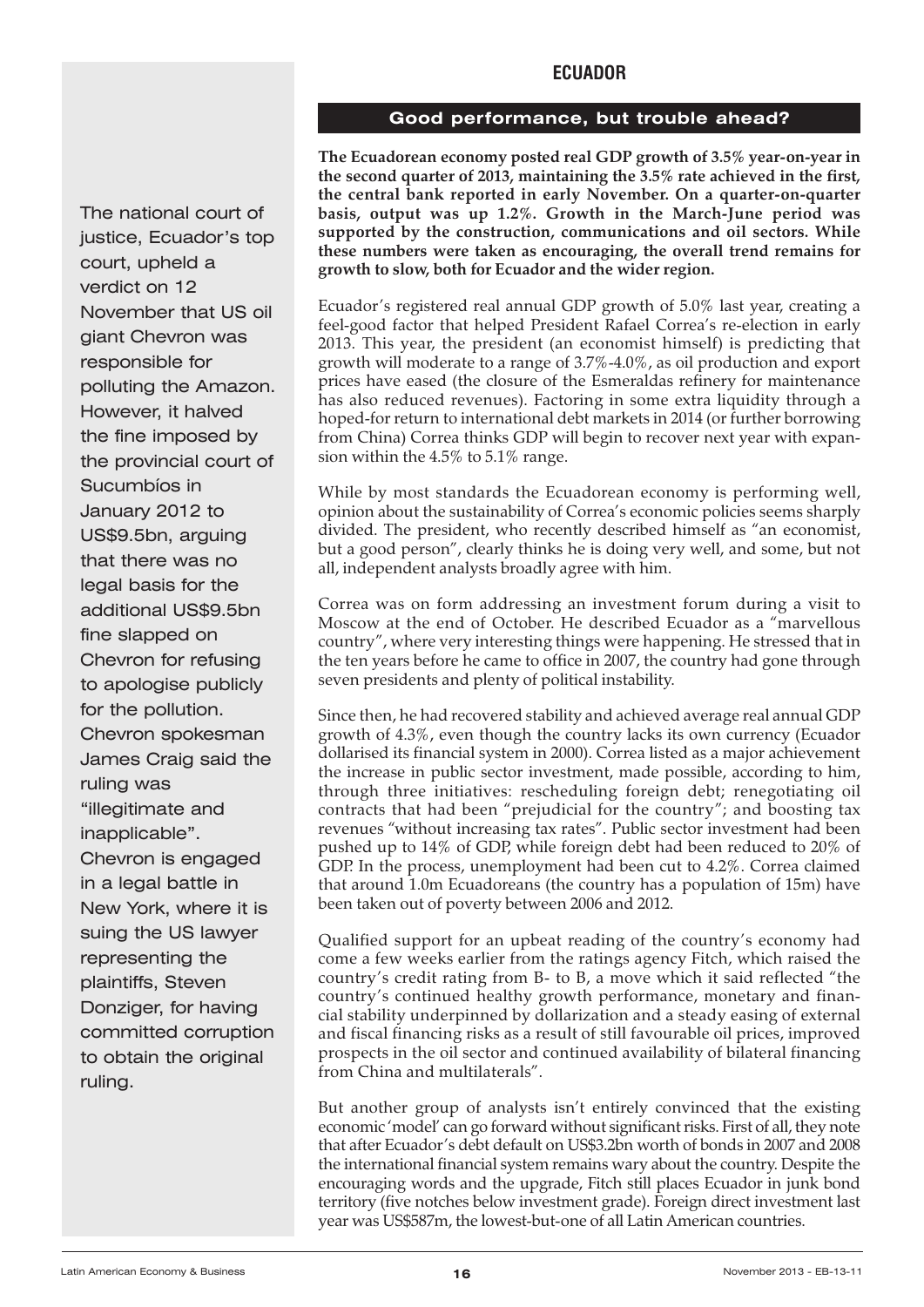

The nub of the question concerns the sustainability of a dollarized financial system in a period of future oil price weakness. In a dollarized system, the central bank cannot print money: the government must cover any fiscal or current account deficits by securing a net inflow of dollars.

In a recent paper on Ecuador, UK based analysts Capital Economics noted: "We are concerned about the potential for balance of payments problems ahead, particularly if oil prices fall". The paper pointed out that public oil revenues have struggled to keep pace with Ecuadorean government spending. "The budget deficit widened to US\$3bn (or 3.5% of GDP) in the second quarter, on a 12-month rolling basis. That's nearly as wide as in 2009, when global oil prices tumbled to a low of US\$36 per barrel! By contrast, the price of ICE Brent (the global benchmark) has averaged around US\$110 per barrel this year", it went on.

The reason for alarm then, is that the government is running a large fiscal deficit *despite* still-high oil prices. It has to be borne in mind that the boom in domestic US shale oil and gas production may, according to some analysts, lead to a medium term weakening in international crude oil prices. In this scenario, Latin American countries heavily dependent on oil exports (principally Venezuela and Ecuador) could find themselves no longer able to 'export their way out of trouble' as they have been so often been able to do in the past.

Capital Economics' conclusion is that "fiscal profligacy has left Ecuador a hostage to external events. In the absence of a concerted tightening of policy, we think there is a realistic chance of a currency crisis in the coming years." It is over-dramatic to draw any comparisons, but nevertheless worth mentioning, that experiments with dollarisation in Latin America (Argentina being the best known) have not always ended well.

# **Putin and Correa**

Details of a package of proposed Russian investments in Ecuador worth US\$1.5bn were released on 30 October as Ecuador's President Rafael Correa wound up a visit to Moscow hosted by his Russian counterpart, Vladimir Putin. "Very important things have been settled" Correa said on his second visit to Russia in four years. Significant Russian investment is the main prize for the Ecuadorean visitor.

Russian banks signed a US\$230m loan to finance a gas turbo-generator at the Termogas Machala facility in Ecuador, along with other work. A memorandum of understanding was signed under which RZD, Russia's state rail company, will build a rail network linking Quito to Ecuador's four main ports, potentially 1,800km long. The details and cost of this ambitious project will be determined through a feasibility study. Meanwhile Russia's Gazprom is still assessing whether to exploit Ecuador's

Vladimir Putin called Ecuador "one of our strategic partners in Latin America", and added that the two countries had a lot to offer each other through "interesting and promising projects".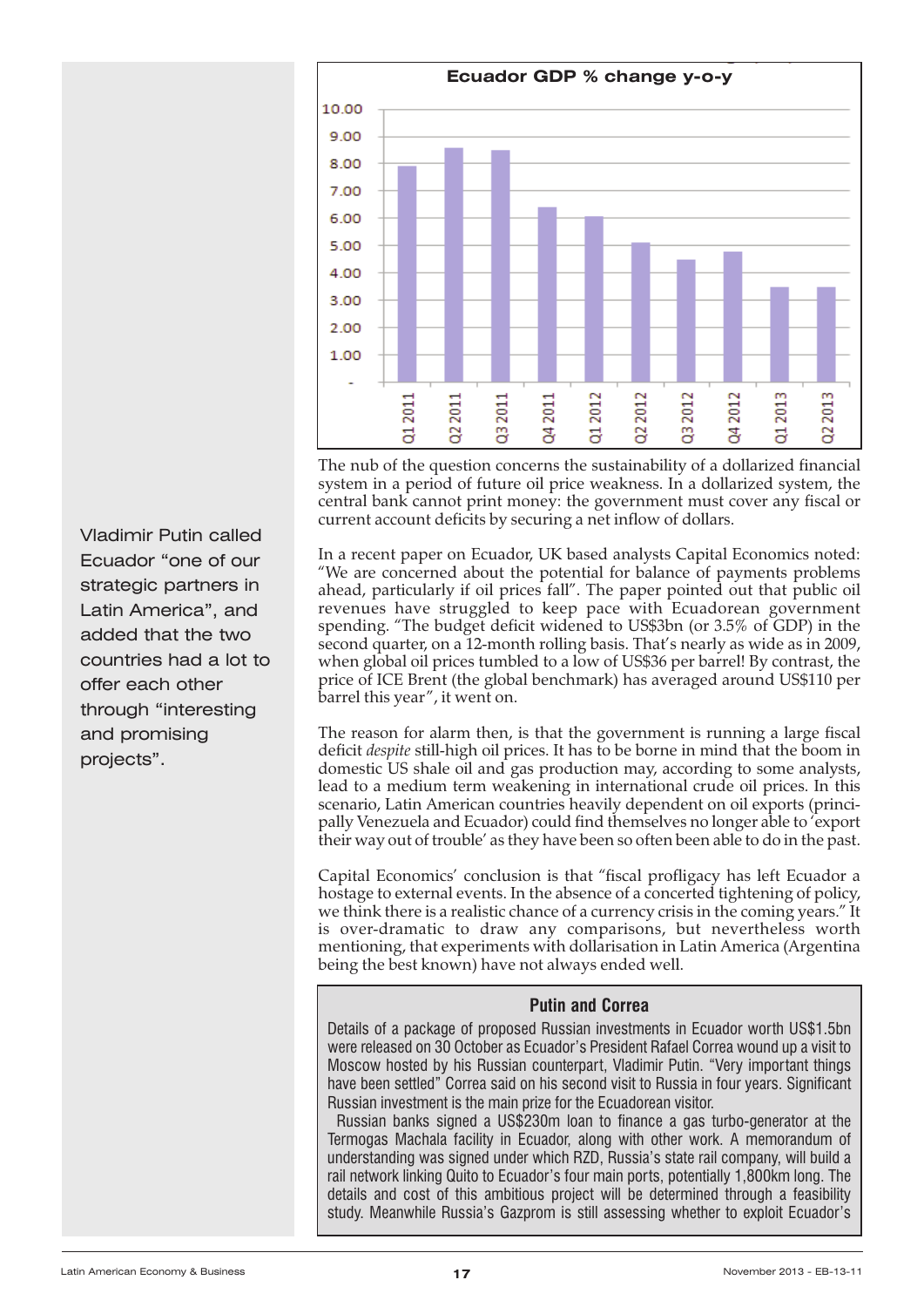# **PetroChina**

The state-controlled PetroChina has purchased the three Peruvian oil and gas blocks held by the local subsidiary of Brazil's Petrobras for US\$2.6bn. China National Petroleum Corporation (CNPC), PetroChina's parent, has been in Peru since 1993 and already has assets including three oil and gas fields. This latest purchase, which needs the approval of the authorities in Beiing and Lima, would be the second largest acquisition in Peru since Royal Dutch Shell bought Repsol's liquefied natural gas assets in February for US\$4.4bn.

<span id="page-17-0"></span>natural gas deposits in the Gulf of Guayaquil. Oil company Rosneft and energy group Inter RAO were also reported to be in discussion on various projects with the Ecuadorean authorities.

In terms of defence equipment, Russia has offered military trucks, Mi-171 helicopters and Yak-130 planes, along with a US\$200m loan to facilitate their purchase. Correa has not yet officially responded, in part because the Ecuadorean constitution forbids arms purchases that could increase the trade deficit.

Bilateral trade between the two countries was worth US\$1.3bn last year, with a large surplus in Ecuador's favour. Ecuador exported US\$1.2bn worth of bananas, seafood and flowers, and imported US\$116m of medical equipment, mineral fertilisers, and paper. "We have a growing trade with Russia, which now occupies third place among the list of destinations for our non-petroleum exports," Correa said.

Putin and Correa signed a further memorandum of understanding on a partnership between the Ecuadorean 'City of Knowledge' of Yachay and the Russian Skolkovo Innovation Centre, both of which are under construction. Yachay is part of Ecuador's drive to pursue a transition away from dependency on oil extraction and exports and towards an economy based on knowledge, innovation, and sustainability, with the planned site set to be home to numerous universities and research centres. Correa has said in the past that Yachay is "the most important project" of his so-called Citizens' Revolution, and he hopes it will become the hub of knowledge and innovation in Latin America. Skolkovo, meanwhile, will be a high technology business centre situated outside Moscow, and like Yachay will have the privilege of being a special tax zone.

**PERU**

# **What could go wrong?**

**Policy-makers in Peru have - rightly - received plaudits in recent weeks from Fitch Ratings and the International Monetary Fund (IMF) for their stewardship of the economy.**

On 20 November, the International Monetary Fund (IMF) published a concluding statement following its 2013 Article IV consultation with the government of Peru. The IMF's assessment is very positive: the overall state of the economy remains strong despite lower metal prices and recent market turbulence. In the short term, activity should be boosted by the softness of the Sol through much of 2013 (in response to the general weakness in the price of copper and other metals that are produced in Peru), and by the decision of Banco Central de la República del Perú (BCRP - the central bank) to lower its key policy rate from 4.25% to 4.00% in early November. Over the medium term, the IMF envisages that the economy will rebound in 2014, as exports and business confidence (strengthen) and large infrastructure and mining projects come on stream.

The IMF expects that, after running at around 5% for much of 2013, real GDP growth will accelerate to 5.5% in 2014. Inflation is expected to moderate from the current rate of around  $3\%$  to  $2\%$  (the mid-point of the BCRP's target band). The IMF's assessment follows Fitch Ratings' upgrading of its already investment-grade sovereign rating for Peru from BBB to BBB+ on October 23. The agency noted the government's strong fiscal position (with a debt/GDP ratio that is 18.9% and falling) and balanced budget. "Growth prospects appear favourable in coming years due to strong mining investment flows and the expected doubling of copper production by 2016", it noted. The biggest risk moving forward, therefore, might be current account and potentially even inflation pressures, on the back of a simultaneous surge in both consumption and investment.

The main downside risk - alluded to explicitly by the IMF and implicitly by Fitch - appears to be an unexpectedly large slowdown (or worse) in China. As we noted in our sister *Andean Group Report* for November, exports from Peru to China have risen from around US\$3.5bn in 2007 to US\$7.9bn in 2012, with the result that China has displaced the US as Peru's main trade partner. Currently, around 17% of Peru's exports go to China.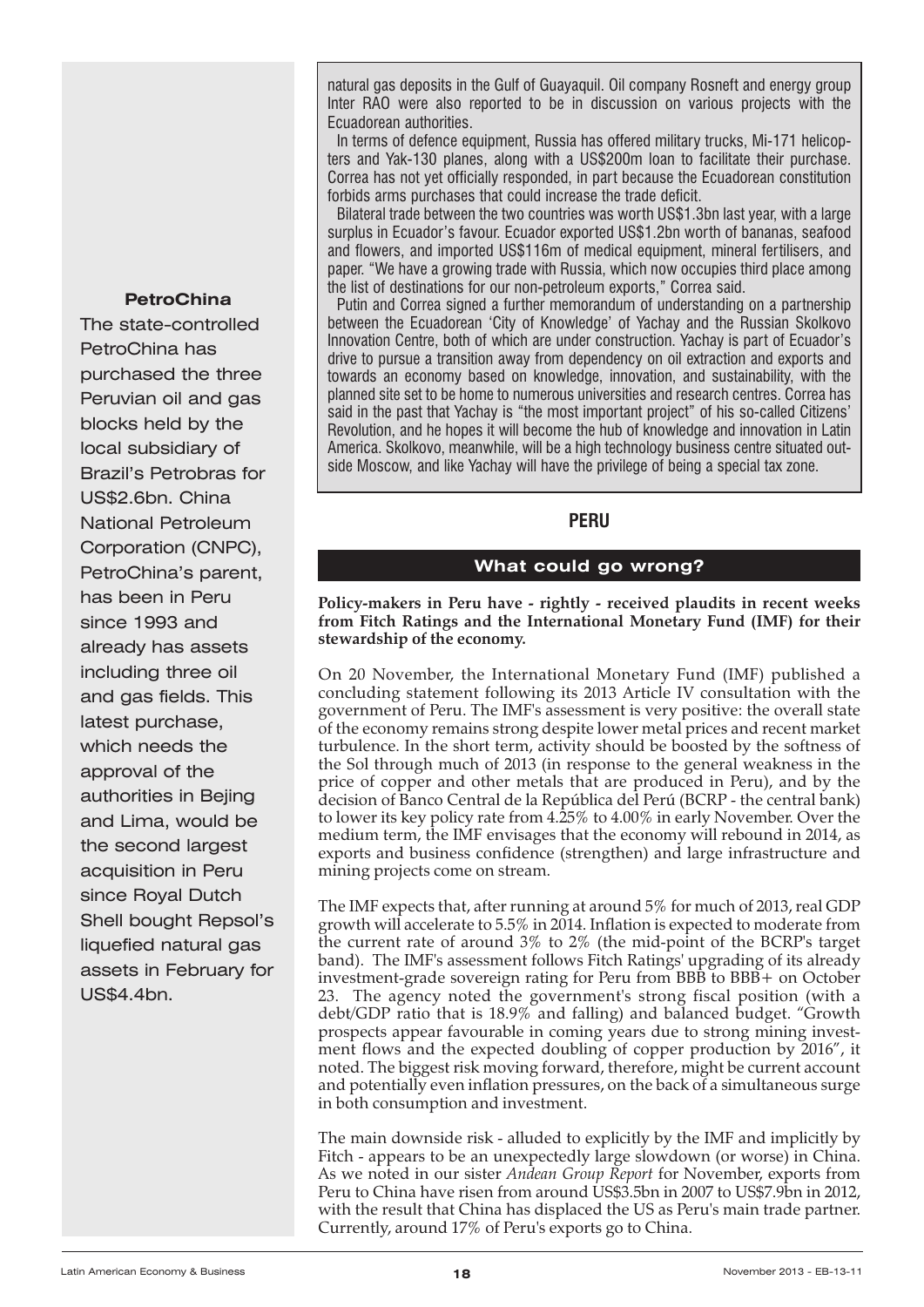# **Peru-Brazil** On 11 November President Humala hosted his Brazilian peer, Dilma Rousseff, in Lima to further the 10-year old strategic alliance on physical and economic integration, trade and investment. Brazil is Peru's third largest trading partner. Two-way trade was US\$650m in 2002, US\$3.5bn in 2012 and is on course to break US\$4.0bn this year. Peru's exports to Brazil in 2012 rose 58% on 2011, and should increase a similar amount this year. They reached US\$1.2bn in the first eight months of 2013, leaving Peru with a bilateral deficit of some US\$300m. President Rousseff said there were over 70 Brazilian companies in Peru with investments totalling US\$6bn. Humala and Rousseff signed three accords on the environment, labour and telecommunications. Humala urged Brazilian investment in Peru's energy, IT infrastructure (fibre optics), petrochemical, ports and public transport

sectors.

However, Peru is favourably placed to cope with even a sharp downturn in commodity prices, whether the result of developments in China or some other factor. The currency regime has become more flexible. Inwards Foreign Direct Investment (FDI) is sufficient to fund the current account deficit of around 5% of GDP. Crucially, foreign reserves amounted to US\$66.5bn at the end of October, which is equivalent to around 33% of GDP.

For its part, the IMF also considered domestic upside risks. "The pace of the recovery could be stronger than envisaged due to a variety of factors including: (i) the greater speed of operating at full capacity large mining projects coming on stream; (ii) the ability to implement rapidly large infrastructure projects in the pipeline; (iii) the effectiveness of the investor facilitator office in handling a larger volume of cases and (iv) the faster adoption of the authorities' reform agenda".

Reform has focused on boosting labour productivity and improving the flexibility of the labour market, social programs for promoting inclusive growth (such as Juntos, Cuna Mas and Qali Warma), improved fiscal discipline through the Fiscal Responsibility Law and streamlining bureaucracy. Progress in any of these areas is likely to boost investment further. The World Economic Forum (WEF)'s Global Competitiveness Report for 2013-14 ranked Peru very favourably relative to similar economies in terms of its overall macroeconomic environment. However, the WEF found that the most problematic factors for doing business in Peru were inefficient government bureaucracy, corruption and restrictive labour regulations. These problems were considered as being far more serious than deficient infrastructure, tax regulations or crime/theft.

As the **Chart** indicates, Peru's economy is well balanced between exports and domestic demand. Most metrics - and, in particular, the 18% year-on-year growth in credit to the private sector - suggest that the momentum of consumption, in particular, is strong. It is easy to envisage a situation whereby stronger-than-anticipated consumption coincides with the impact of the recent easing in fiscal and monetary policies and with a surge in investment boosted by success with the various reform programs. In the event that an improvement in Peru's terms of trade caused the Sol to appreciate strongly in 2014-15, the current account deficit could surge. Inflation could also then become a challenge for the BCRP. For now though, the central bank retains strong control of the economy.'

| Peru's economy: selected metrics     |         |  |  |
|--------------------------------------|---------|--|--|
| <b>Composition of GDP, 3Q13</b>      |         |  |  |
| <b>Domestic Demand</b>               | 101.3%  |  |  |
| <b>Private Consumption</b>           | 62.6%   |  |  |
| <b>Public Consumption</b>            | 10.2%   |  |  |
| <b>Private Investment</b>            | 21.9%   |  |  |
| <b>Public Investment</b>             | 5.7%    |  |  |
| Inventories                          | 0.9%    |  |  |
| <b>Exports</b>                       | 25.4%   |  |  |
| Imports                              | 26.7%   |  |  |
| <b>GDP</b>                           | 100.0%  |  |  |
| <b>Robust demand for labour</b>      |         |  |  |
| Urban employment index*, August 2013 | 109.5   |  |  |
| Year-on-year change                  | 2.40%   |  |  |
| Employment index for Metro. Lima     | 113.4   |  |  |
| Year-on-year change                  | 4.30%   |  |  |
| *October 2010 = $100$                |         |  |  |
| <b>Other</b>                         |         |  |  |
| Broad money (PENmn) - end Sep. 2013  | 210,228 |  |  |
| Year-on-Year growth                  | 19.20%  |  |  |
| Credit to private sector (PENmn)     | 164,793 |  |  |
| Year-on-Year growth                  | 17.60%  |  |  |
| Source: BCRP                         |         |  |  |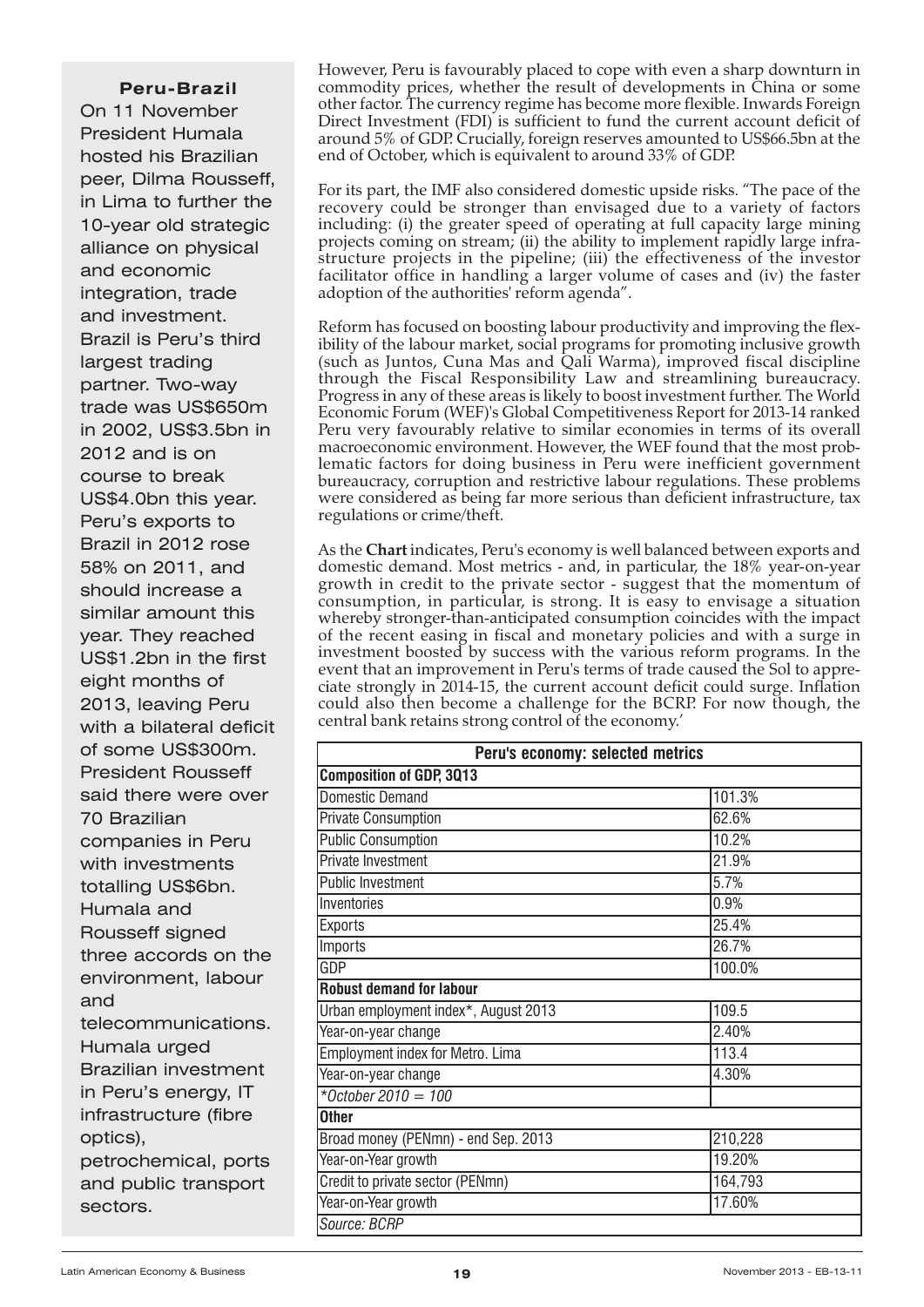# **NICARAGUA**

#### **On the right track, but in the slow lane**

<span id="page-19-0"></span>**In its latest Article IV consultation with the government of Nicaragua, the International Monetary Fund (IMF) confirmed that most of the country's macroeconomic metrics are moving in the right direction. Relative to other countries in Central America, crime and violence is much less of a challenge for businesses. However, change and development is not occurring rapidly enough to have an impact on poverty, which remains endemic, affecting up to 43% of the population on some estimates.**

The IMF last published a full country report in relation to a regular Article IV consultation with the Managua government in June 2012. Although the Fund's review of the economy and economic management was generally favourable, it highlighted a number of structural problems. Most crucial is poverty. By many metrics, Nicaragua remains one of the poorest countries in the Western Hemisphere. Real per capita incomes are still only about twothirds of the peak in 1977. Poverty rates have fallen in recent years, but are still considerably in excess of regional averages. Over a quarter of the rural population lives in extreme poverty. Only one quarter of workers are enrolled in the country's social security system, which on current trends is headed for large financial problems.

#### **Contested poverty figures**

According to the latest annual survey on poverty by a local Nicaraguan think tank, Fundación Internacional para el Desafío Económico Global (Fideg), released on 25 June this year, general poverty affected 42.7% of the population in 2012, down from 44.1% in 2011, while extreme poverty dropped to 7.6% in 2012 from 8.2% in 2011. (The Fideg defines general poverty an individual income of less than US\$2/day and extreme poverty as less than US\$1/day). The survey was carried out in 1,730 homes across the country, 874 in urban areas and 856 in rural areas, with a 2.4% error margin. The organisation's director, Alejandro Martínez Cuenca, noted that the improvement in general poverty lay within the margin of error. Commentators also noted that extreme poverty in rural areas actually rose, to 12.9% in 2012 from 11.6% in 2011, although it dropped to 3.2% in urban areas from 5.4%.

Cuenca noted that the improvement owed largely to remittances, which reached US\$1.0bn in 2012, up 11.3% on 2001 and accounting for 10% of GDP. He said that without the remittances contribution, the poverty rate could well have increased by as much as "4.1% in the case of general poverty and 3.7% in the case of extreme poverty."

The UN Development Programme's latest Human Development Report, '*The Rise of the South: Human Progress in a Diverse World*', presented in Mexico on 14 March, showed continued improvements in Nicaragua's human development index (HDI) - a composite of health, education, and living standards. According to the UNDP report, Nicaragua's HDI in 2012 was 0.599 (on a rising scale of 0-1), up from 0.583 in 2007, the year President Daniel Ortega took office. Yet in the Inequality-Adjusted Human Development Index (IHDI), which measures inequality within each of these three dimensions, Nicaragua's score fell to 0.434.

According to the UN's Food and Agriculture Organisation's January 2013 '*Panorama of Food and Nutritional Security in Latin America and the Caribbean 2012*', the proportion of the population in Nicaragua suffering from hunger dropped to 20% in 2010-2012, down from 23.9% in 2007-2009 and 55% in 1990-1992. While below Guatemala (30.4%), the latest figure for Nicaragua was still above El Salvador (12.3%); Panama (10.2%); Honduras (9.6%) and Costa Rica (6.5%).

The banking system is sound and resilient - but is vulnerable to a sudden reduction in deposits linked to assistance to Nicaragua received from the government of Venezuela. Power outages are, by regional standards, common. In spite of Venezuelan aid, dependence on oil imports (of around 17% of GDP in 2011) is an obvious and important source of vulnerability. Details are shown in **Chart 1**.

The IMF's latest assessment was summarised in a press release in late September 2013 - following the most recent Article IV consultation, but before publication of the full report. The key message is that macroeconomic

**"**By many metrics, Nicaragua remains one of the poorest countries in the Western Hemisphere. Real per capita incomes are still only about two-thirds of the peak in 1977. Poverty rates have fallen in recent years, but are still considerably in excess of regional averages.**"**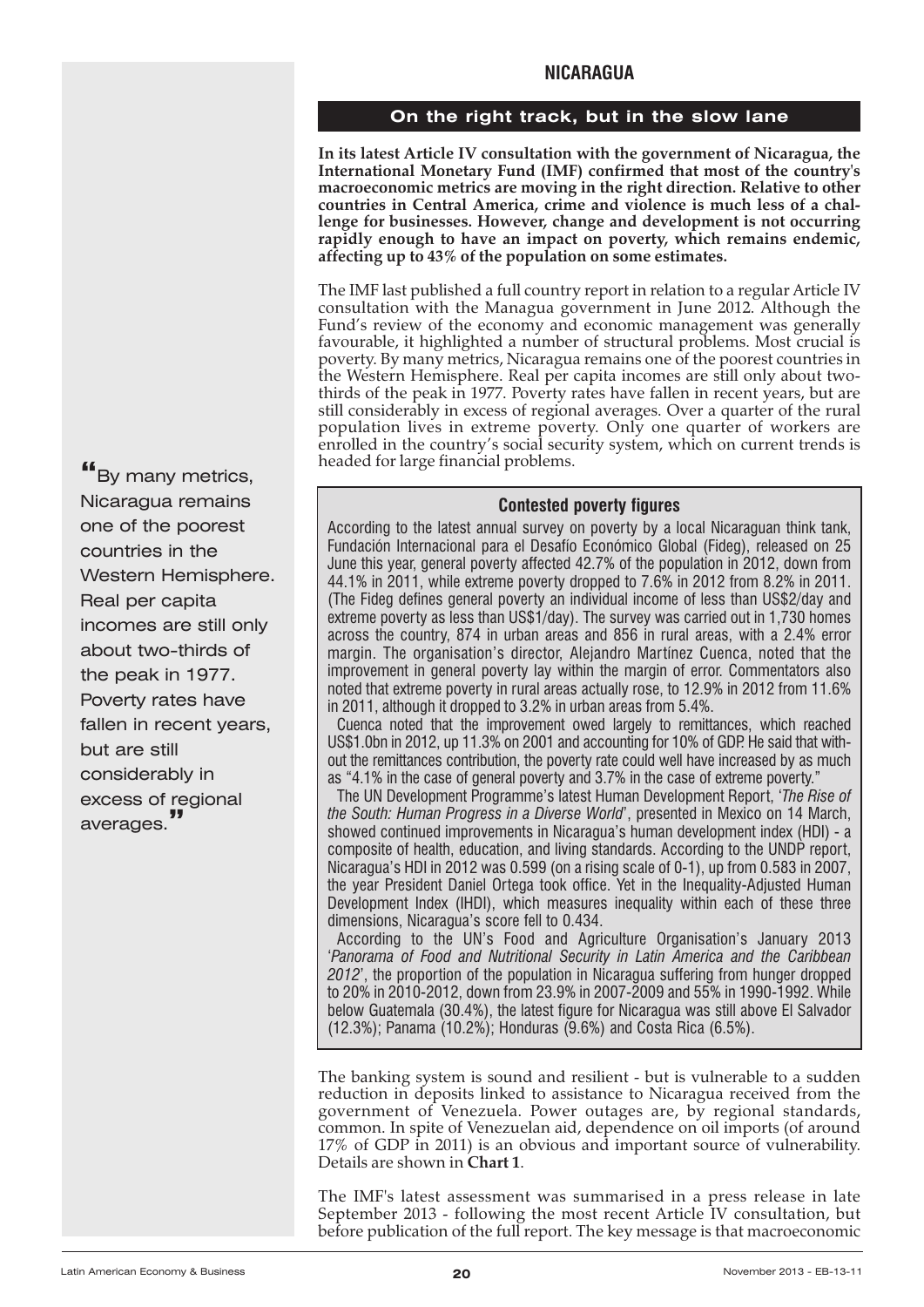|          | <b>CHART 1: Structural problems as identified by IMF, mid-2012</b>                                                                                |
|----------|---------------------------------------------------------------------------------------------------------------------------------------------------|
|          | Per capita income of around US\$950 (1994 dollars) is well below 1977 peak of about US\$1,500.                                                    |
|          | Poverty rates has declined from 48.3% of the population in 2005 to 42.5% in 2009, but is still well<br>above the regional average of 27%.         |
|          | In spite of falling poverty, 63% of the rural population lived below the poverty line in 2009.                                                    |
|          | In 2009, 15% of the population, and 27% of the rural population lived in extreme poverty.                                                         |
|          | Financing the current account deficit still depends on aid and FDI.                                                                               |
|          | Oil imports rose from 11% of GDP in 2010 to nearly 17% in 2011.                                                                                   |
| America. | Power outages (of six in a typical month) are far more common than in other countries in Central                                                  |
| America. | At 70%, the number of urban workers who are employed informally is one of the highest in Latin                                                    |
|          | Only 25% of the workforce is enrolled in the social security system.                                                                              |
|          | The pension system is set to record deficits from 2015 and to deplete its trust fund by 2021.                                                     |
|          | The banking system is resilient: 'however, deposits linked to Venezuela's assistance programs are<br>increasingly large and potentially volatile. |
|          | Source: IMF, Staff Report for Article IV Consultation, 12 June, 2012                                                                              |
|          | management remains sound. The authorities in Managua are addressing the                                                                           |

management remains sound. The authorities in Managua are addressing the main challenges. The current account deficit is falling only slowly, but foreign reserves, at around 3.5 months of imports are, and should remain, sufficient for the country's needs. The budget is broadly in balance, with the result that public sector debt (which is overwhelmingly held by foreign creditors) is falling relative to GDP. Inflation is sticky and, relative to what it is in major economies, quite high. However, it is falling and in any event, the gradual (and predicable) depreciation of the Córdoba against the US dollar, in accordance with the central bank's long-established sliding peg regime, ensures that Nicaraguan exporters remain internationally competitive. Details are shown in **Chart 2**.

| <b>CHART 2: MF's view of macro-economic metrics, late 2013</b>                                                                       |
|--------------------------------------------------------------------------------------------------------------------------------------|
| Average real GDP growth over two years of 5.3% annually<br>GDP growth of 4.2% in 2013 and 4% per annum thereafter                    |
| Inflation over two years of 7.3% per annum<br>Inflation of 7% per annum in 2013 and subsequent years                                 |
| Public sector deficit of 0.3% of GDP in 2012<br>Public sector deficit of 1.4% of GDP                                                 |
| Public debt declining from 45.7% of GDP in 2011 to 42.3% in 2012<br>Government committed to further reductions over the medium term. |
| Current account deficit falling from 13.2% of GDP in 2011 to 12.9% in 2012<br>Current account deficit of around 13% of GDP           |
| Gross international reserves equivalent to 3.5 months of imports.                                                                    |
|                                                                                                                                      |

*Reserve coverage should remain stable*

*Source: IMF Press Release 13/364 of 26 September, 2013*

The real problem, though, is that economic growth appears set to slow slightly, with the result that the incidence of poverty is unlikely to fall at the same rate as in recent years. In particular, it appears unlikely that the leftwing government led by President Daniel Ortega will have the resources to do much to improve the country's education system. This matters, because the inadequate education of the workforce was seen in the latest (2013-14) Global Competitiveness Report of the World Economic Forum as being one of the top five obstacles to doing business in Nicaragua, as **Chart 3** indicates. Other problems, in increasing order of severity, are government instability, corruption, policy instability and inefficient government bureaucracy.

**"**Martínez Cuenca told local media like El Nuevo Diario that without the contribution of remittances, the poverty rate could well have increased, by as much as "4.1% in the case of general poverty and 3.7% in the case of extreme poverty.**"**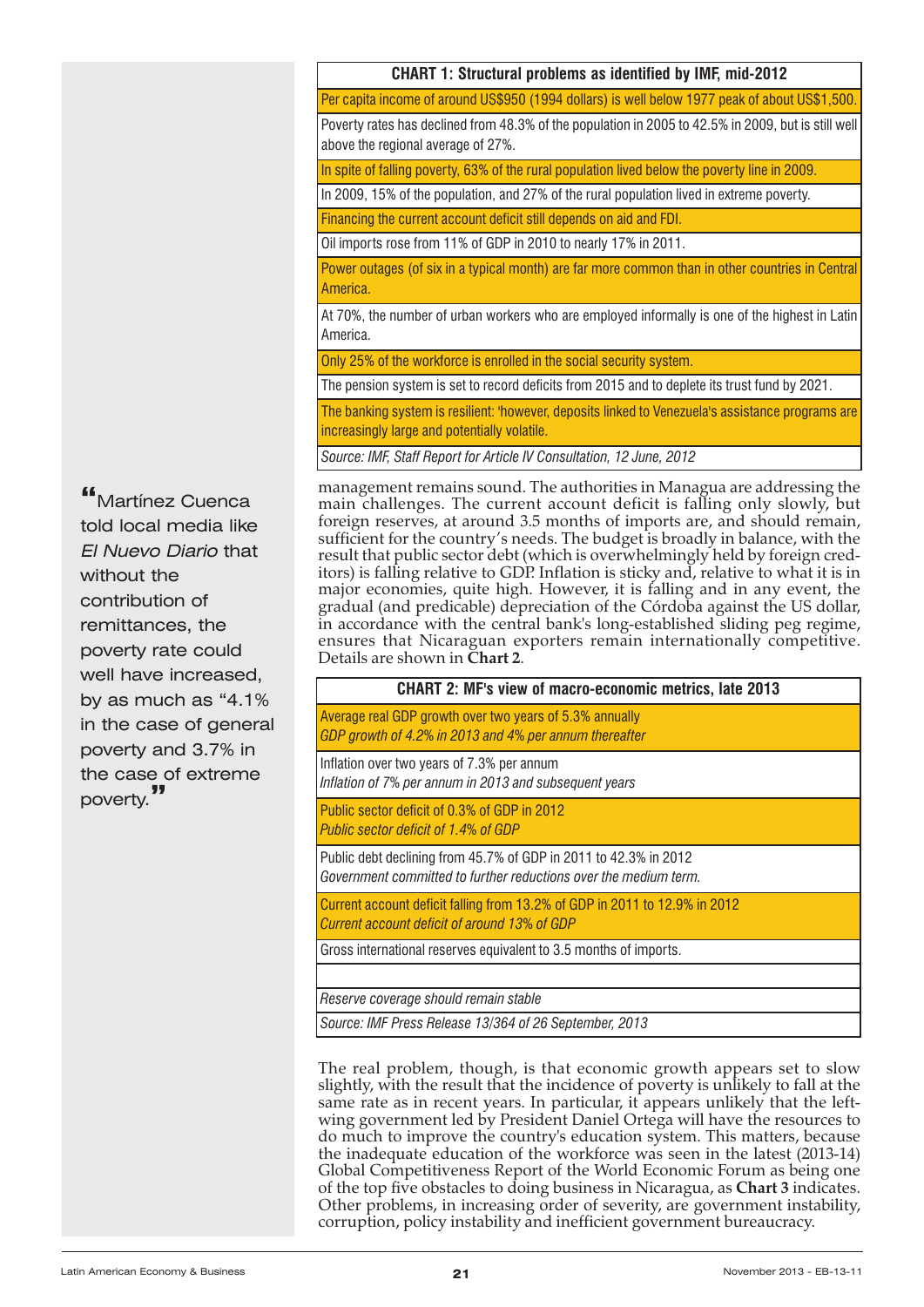<span id="page-21-0"></span>

*Source: WEF Global Competitiveness Report 2013-14. Respondents were asked to select the five biggest challenges for doing business and to rank them from 1 to 5. The responses are weighted according to rankings.*

However, no one of these problems appears to be seen as overwhelmingly more serious than the others. Further, crime and violence, which are seen as a very serious challenge to doing business in some other countries in Central America, is not seen as a major problem in Nicaragua. This is in the context of a country whose overall Global Competitiveness Index improved from 115/142 in 2011-12 to 108/144 in 2012-13 to 99/148 in 2013-14. Relative to other low income countries, the Global Competitiveness Report shows Nicaragua in a favourable light in terms of healthcare services and certain aspects of its financial sector (such as the availability of venture capital and access to loans).

In short, progress is slow, but in the right direction. It is easy to identify challenges and sources of vulnerability. There will be widespread poverty for years. Nevertheless, the state clearly has the ability to effect positive changes at grassroots level. The most likely outcome is that a stable economic environment results in a gradual improvement in living standards (and greater social stability) over the medium-term.

# **MARKETS REVIEW**

# **The bears maul MILA markets – but will not do so forever**

**This year has been challenging for investors in the three regional stock markets comprising the Mercado Integral Latinoamericano (MILA). Over the long-term, though, it is reasonable to expect that investors will derive significant benefits from the positive fundamentals of Chile, Colombia and Peru. A new exchange-traded fund (ETF) shortly to be listed on the Bolsa de Valores de Colombia (BVC) will provide a useful indicator of investor interest in the Andean markets.**

In theory, emerging markets should provide superior returns to investors. The benefits are usually assumed to include relatively high rates of economic growth, which boost corporate profitability (and growth in earnings per share). Often, there are clear and positive secular trends that should be rewarding. One example of such a trend is the prevalence of high real prices for commodity exports thanks to the growth in China's economy. Another example is the development of retail financial services for the first time. A third, which is related to the second, is a rise in consumerism as improved access to credit gives households the opportunity to increase spending more rapidly then their incomes.

The benefits from emerging markets are often assumed to include a re-rating of financial assets as governments and other actors take steps to reduce risk. In the Andean sub-region, a good example of a non-government initiative that is investor friendly is the establishment of the Mercado Integral Latinoamericano (MILA), which began operating at the end of May 2011. MILA is a trading platform set up with the cooperation of the Bolsa de Comercio de Santiago (BCS), the Bolsa de Valores de Colombia (BVC) and the Bolsa de Valores de Lima, as well as the three associated central securities depositories (DCV, Deceval and Cavali). In essence, brokers at any one of the three national stock exchanges can trade in stocks that are listed on the other two.

**"**The inadequate education of the workforce was seen in the latest (2013-14) **Global Competitiveness** Report of the World Economic Forum as being one of the top five obstacles to doing business in Nicaragua.**"**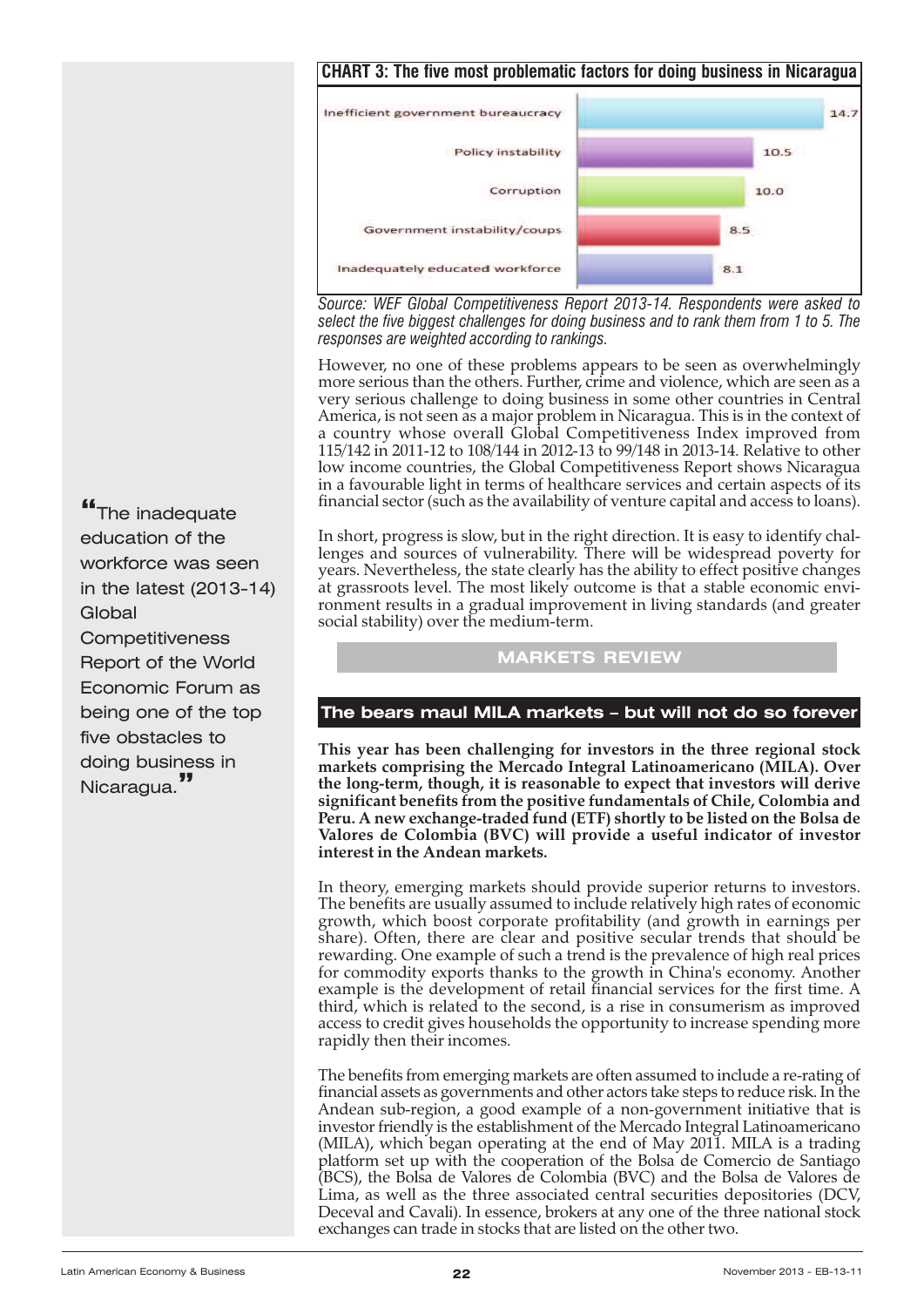MILA required that the three exchanges standardise their rules for trading and custody of securities. The advantage for local investors is that "transactions are performed in the respective local currency without the need to leave the country, and with book-entry through the local broker, thereby providing easier international transactions with this tool", according to MILA.

If MILA were a formally constituted multi-national stockmarket, it would be one of the largest in Latin America by most metrics. At the end of October 2013, the combined capitalisation of the MILA markets was US\$660bn (including US\$286bn for Chile, US\$252bn for Colombia and US\$122bn for Peru). There were 554 listed stocks (247 in Peru, 81 in Colombia and 226 in Chile). In the first 10 months of 2013, aggregate turnover on the three MILA markets amounted to US\$64bn.

It appears that market participants have moved slowly to take advantages of the cross-border opportunities offered by MILA. Some 34 brokers (or about half of the total in each market) used the MILA infrastructure in October 2013. Over the nearly two-and-a-half years that MILA has been in operation, total turnover through the MILA infrastructure has amounted to around US\$137m. Some US\$88m of this has resulted from Peruvian investment in Chilean stocks. Another US\$21m has resulted from Chilean investment in Colombian stocks. Chilean investment in Peruvian stocks and Peruvian investment in Colombian stocks amounted to US\$12m and US\$11m respectively. Total outbound investment from Colombia has been less than US\$6m - and overwhelmingly into Chilean stocks.

In practice, as opposed to theory, the three MILA markets have performed poorly since its introduction, as **Chart 1** shows. In spite of a solid economic performance and good (or improving) governance, the three markets have fallen sharply - and particularly since the beginning of 2013. (NB The returns in the chart have been influenced by the slippage of the Peruvian Sol and the Chilean and Colombian Pesos against the US dollar). The challenges are well documented, and include widespread concerns over the impact of an economic slowdown in China on the prices of the major export commodities upon which Peru, Chile and Colombia are reliant. Latterly, emerging markets generally have suffered as a result of investor fears about the impact of the inevitable 'tapering' of asset purchases by the US Federal Reserve. The performance of Peruvian stocks this year easily matches the standard definition of a bear market: Colombian and Chilean stocks have not fared much better.

| CHART 1: Performance of selected indices*, US\$ terms, 25 November 2013 |          |            |            |                 |                   |
|-------------------------------------------------------------------------|----------|------------|------------|-----------------|-------------------|
|                                                                         |          |            |            |                 | <b>Annualised</b> |
|                                                                         | IMTD     | <b>QTD</b> | <b>YTD</b> | <b>One Year</b> | <b>Three Year</b> |
| <b>MSCI Emerging Markets Index</b>                                      | $-2.30%$ | 8.72%      | $-4.22%$   | 1.47%           | $-2.76%$          |
|                                                                         |          |            |            |                 |                   |
| <b>IMSCI EM Latin America</b>                                           | $-4.99%$ | 7.68%      | $-13.61%$  | $-8.94%$        | $-9.65%$          |
| IMSCI Brazil                                                            | $-5.92%$ | 11.55%     | $-13.72%$  | $-8.78%$        | $-13.27%$         |
| <b>IMSCI Chile</b>                                                      | $-6.67%$ | $-0.44%$   | $-21.89%$  | $-19.10%$       | -13.39%           |
| MSCI Colombia                                                           | $-8.76%$ | $-5.92%$   | $-21.28%$  | -14.64%         | $-1.27%$          |
| <b>I</b> MSCI Mexico                                                    | $-1.02%$ | 6.19%      | $-5.73%$   | $-1.53%$        | 2.58%             |
| IMSCI Peru                                                              | $-9.92%$ | $-1.23%$   | -34.94%    | -31.35%         | $-17.14%$         |
| IMSCI Andean                                                            | $-7.84%$ | $-2.54%$   | $-23.86%$  | -19.65%         | $-10.64%$         |
|                                                                         |          |            |            |                 |                   |
| <b>S&amp;P MILA 40</b>                                                  | $-7.42%$ | $-6.00%$   | $-21.53%$  | $-17.11%$       | $-9.28%$          |
|                                                                         |          |            |            |                 |                   |
| Price indices*                                                          |          |            |            |                 |                   |
| Sources: MSCI, S&P                                                      |          |            |            |                 |                   |

One of the benefits of MILA is that it has made it easier to define the three main Andean markets as a single bloc. In late August 2011, S&P Dow Jones Indices launched the S&P MILA 40 index, which tracks the performance of the 40 largest and liquid stocks traded through the platform. **Charts 2 and 3** identify the sectoral weightings of the index, and details concerning the largest stocks. Two aspects are important. The first is that the S&P MILA  $40$  index recognises the free float of each of the component stocks, rather than its total capitalisation: the index can be replicated. The second is that the spread of sectors and industries is broad.

It appears that market participants have moved slowly to take advantages of the cross-border opportunities offered by MILA. Some 34 brokers (or about half of the total in each market) used the MILA infrastructure in October 2013. Over the nearly two-and-ahalf years that MILA has been in operation, total turnover through the MILA infrastructure has amounted to around US\$137m.